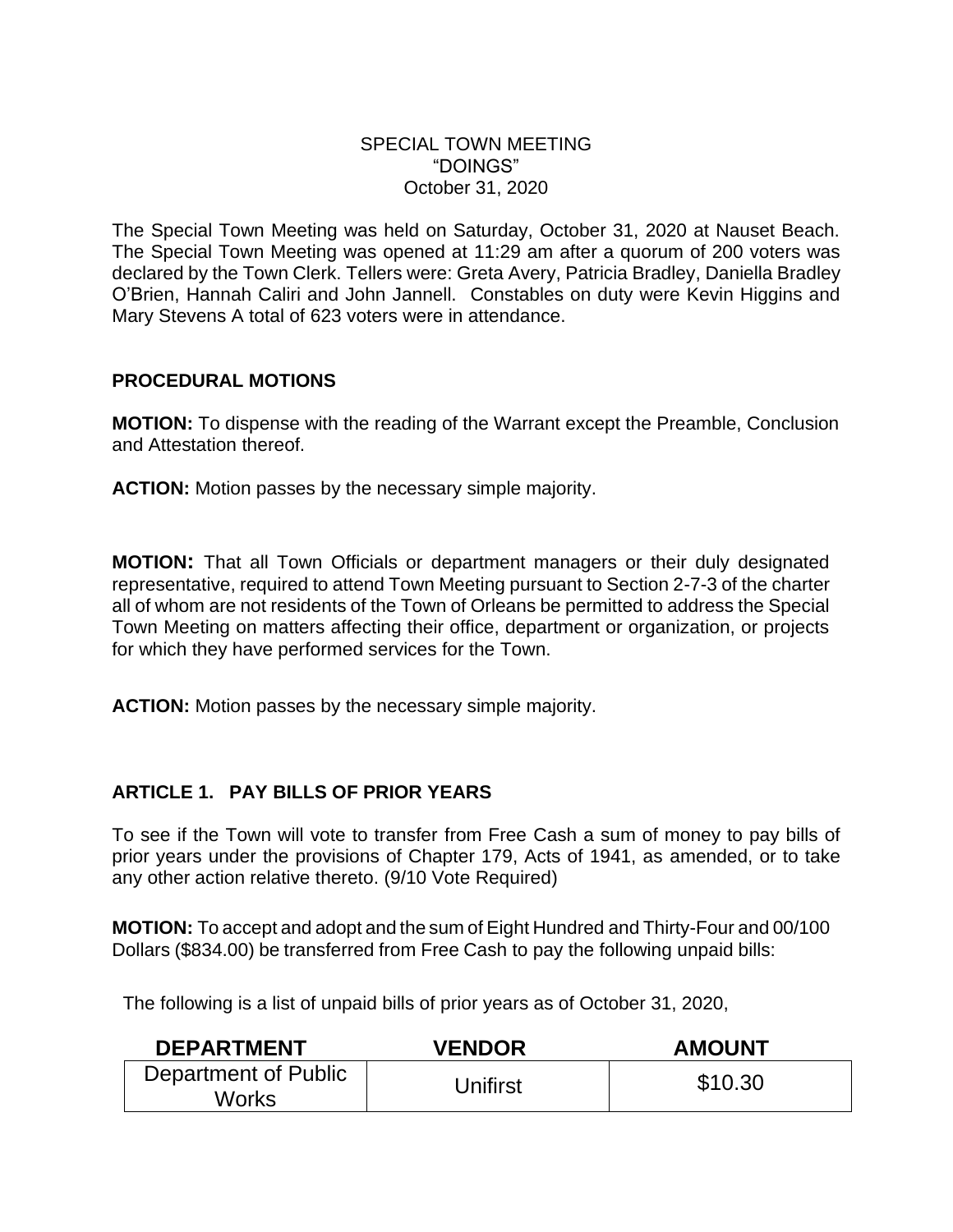| Department of Public<br><b>Works</b>        | <b>CYN Environmental</b><br><b>Services</b> | \$445.00 |
|---------------------------------------------|---------------------------------------------|----------|
| <b>Town Meeting</b>                         | <b>Nauset Disposal</b>                      | \$150.00 |
| <b>Department of Public</b><br><b>Works</b> | <b>Shelter Tree</b>                         | \$195.00 |
| Zoning Board of<br>Appeals                  | Gatehouse Media                             | \$32.78  |
| <b>TOTAL</b>                                |                                             | \$833.08 |

**ACTION:** Yes = 457, No = 9, motion passes by the necessary 9/10 majority.

# **ARTICLE 2. FY 21 BUDGET ADJUSTMENTS**

To see if the Town will vote to amend the action taken under Article 9 of the June 20, 2020 Annual Town Meeting (TOWN/SCHOOL BUDGET) by reducing the appropriations under various line items and/or transferring from various line items within current appropriations, such sums of money as necessary in the operating budgets of the various Town departments for FY21 as follows:

- 1. Reduce the appropriation for Council on Aging Salary and Expense Accounts by rescinding the sum of Forty-Nine Thousand Seven Hundred Forty and 00/100 Dollars (\$49,740.00), or any other sum;
- 2. Reduce the appropriation for Employee Health and Medicare Account by rescinding the sum of Fifty Five Thousand and 00/100 Dollars (\$55,000.00), or any other sum;
- 3. Transfer from the Employee Health and Medicare Account the sum of Thirty Thousand and 00/100 Dollars (\$30,000.00) to the Police/Communications Salary and Expense Accounts;
- 4. Transfer from the Employee Health and Medicare Account the sum of Fifteen Thousand and 00/100 Dollars (\$15,000.00), or any other sum, to the Select Board/Town Administrator Expense Account;
- 5. Reduce the appropriation for Highway Department Salary Account by rescinding the sum of One Hundred Fifty Four Thousand and 00/100 Dollars (\$154,000.00), or any other sum;
- 6. Transfer from the Highway Department Salary Account the sum of Thirty Six Thousand and 00/100 Dollars (\$36,000.00), or any other sum, to the Natural Resources Department Salaries Account and the Fringe Benefit Accounts;
- 7. Reduce the appropriation for the Windmill Salary Account by rescinding the sum of Four Thousand Seven Hundred Fifty and 00/100 Dollars (\$4,750.00), or any other sum. (Simple Majority Vote Required)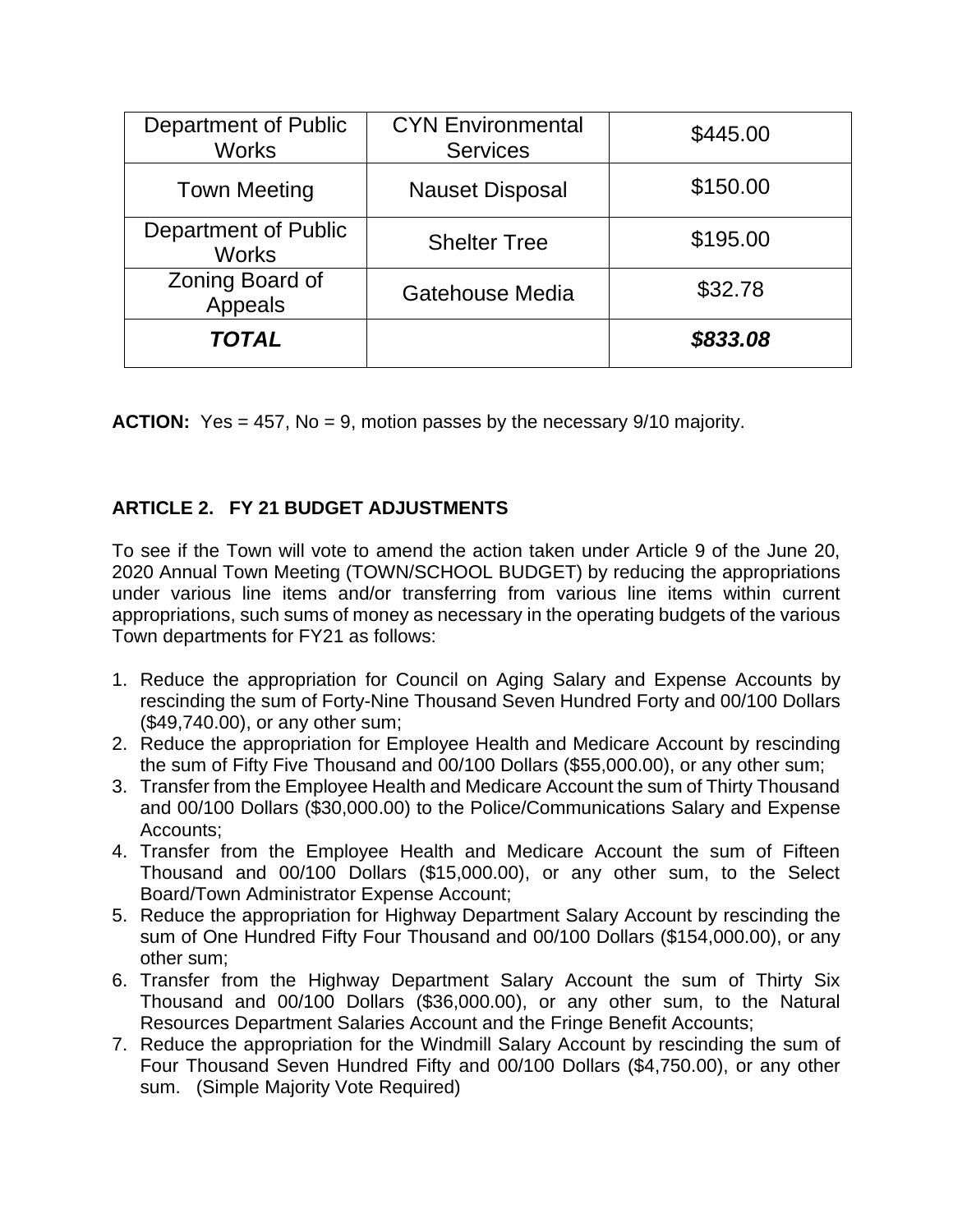**MOTION:** To accept and adopt Article #2, as printed in the warrant, and the reductions in appropriations be made from the various accounts by rescinding those amounts and the transfers from the various accounts be made for the purpose(s) set forth in this article.

**ACTION:** Motion passes by the necessary simple majority.

## **ARTICLE 3. AMEND CAPITAL IMPROVEMENTS PLAN FOR FY22**

To see if the Town will vote to amend the Capital Improvements Plan by adding the following items for FY 2022:

- 1. Nauset Estuary Dredging Project Environmental Permitting and Engineering Design Services in the amount of One Hundred Sixty Thousand and 00/100 Dollars (\$160,000.00);
- 2. Pleasant Bay Dredging Project Construction in the amount of Seven Hundred Fifty Thousand and 00/100 Dollars (\$750,000.00). (Simple Majority Vote Required)

**MOTION:** To accept and adopt Article #3 as printed in the warrant.

**ACTION:** Motion passes by the necessary simple majority.

### **ARTICLE 4. ESTABLISH ENTERPRISE FUND – SEWER OPERATIONS**

To see if the Town will vote to accept the provisions of Chapter 44, Section 53F1/2 of the Massachusetts General Laws and to establish sewer operations as an enterprise fund for FY22, effective July 1, 2021; or take any action relative thereto. (Simple Majority Vote Required)

**MOTION:** To accept and adopt Article #4 as printed in the warrant.

**ACTION:** Motion passes by the necessary simple majority.

### **ARTICLE 5. ESTABLISH ENTERPRISE FUND – BEACH OPERATIONS**

To see if the Town will vote to accept the provisions of Chapter 44, Section 53F1/2 of the Massachusetts General Laws and to establish beach operations as an enterprise fund for FY22, effective July 1, 2021; or take any action relative thereto. (Simple Majority Vote Required)

**MOTION:** To accept and adopt Article #5 as printed in the warrant.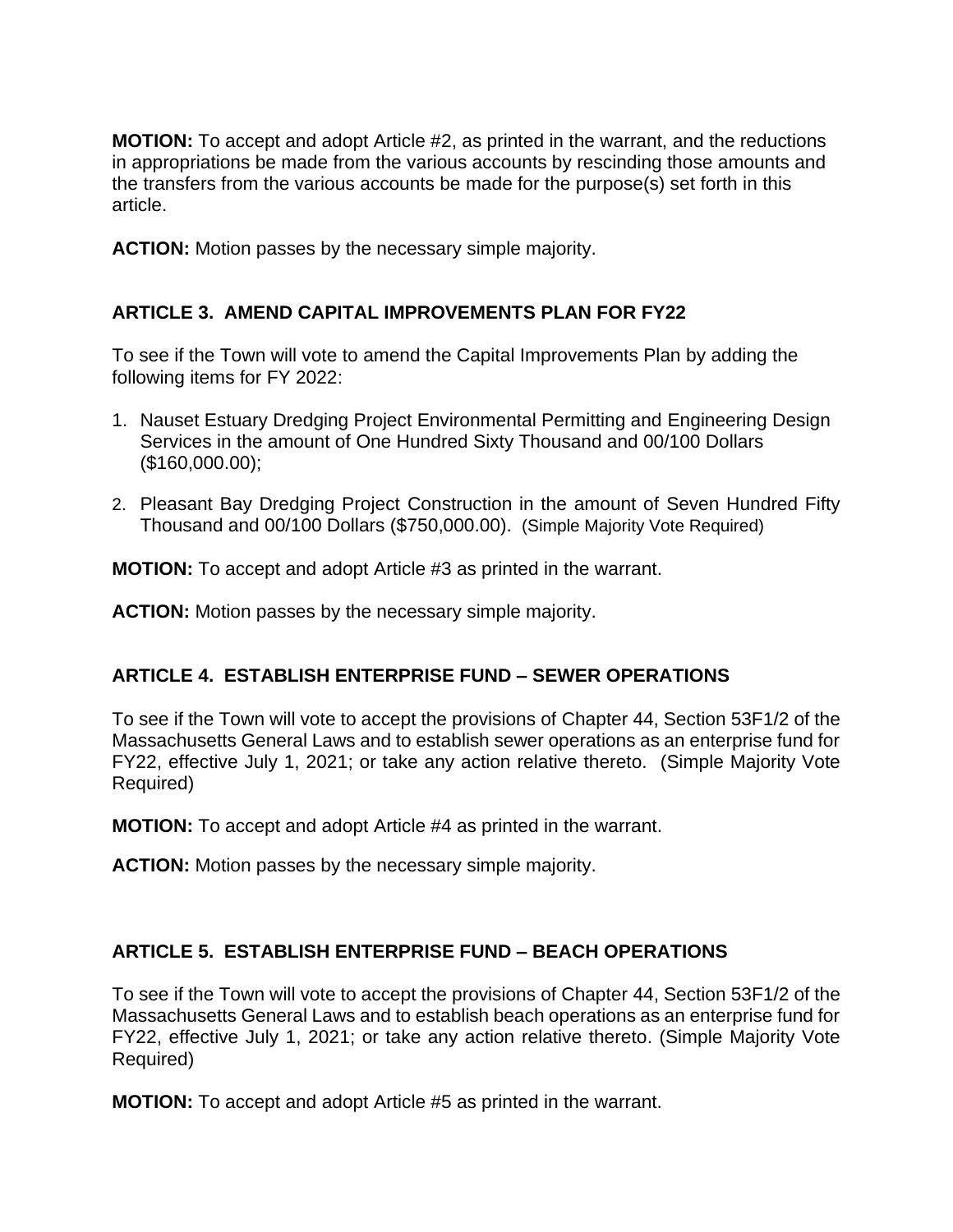**ACTION:** Motion passes by the necessary simple majority.

# **ARTICLE 6. ESTABLISH ENTERPRISE FUND – MOORING OPERATIONS**

To see if the Town will vote to accept the provisions of Chapter 44, Section 53F1/2 of the Massachusetts General Laws and to establish mooring operations as an enterprise fund for FY22, effective July 1, 2021; or take any action relative thereto. (Simple Majority Vote Required)

**MOTION**: To accept and adopt Article #6 as printed in the warrant.

**ACTION:** Motion passes by the necessary simple majority.

# **ARTICLE 7. ESTABLISH ENTERPRISE FUND – TRANSFER STATION**

To see if the Town will vote to accept the provisions of Chapter 44, Section 53F1/2 of the Massachusetts General Laws and to establish transfer station operations as an enterprise fund for FY22, effective July 1, 2021; or take any action relative thereto. (Simple Majority Vote Required)

**MOTION:** To accept and adopt Article #7 as printed in the warrant.

**ACTION:** Motion passes by the necessary simple majority.

# **ARTICLE 8. ESTABLISH ENTERPRISE FUND – ROCK HARBOR BOAT BASIN**

To see if the Town will vote to accept the provisions of Chapter 44, Section 53F1/2 of the Massachusetts General Laws and to establish Rock Harbor Boat Basin operations as an enterprise fund for FY22, effective July 1, 2021; or take any action relative thereto. (Simple Majority Vote Required)

**MOTION:** To accept and adopt Article #8 as printed in the warrant.

**ACTION:** Motion passes by the necessary simple majority.

### **ARTICLE 9. RESCIND STABILIZATION FUNDING OF MOTOR VEHICLES AND EQUIPMENT**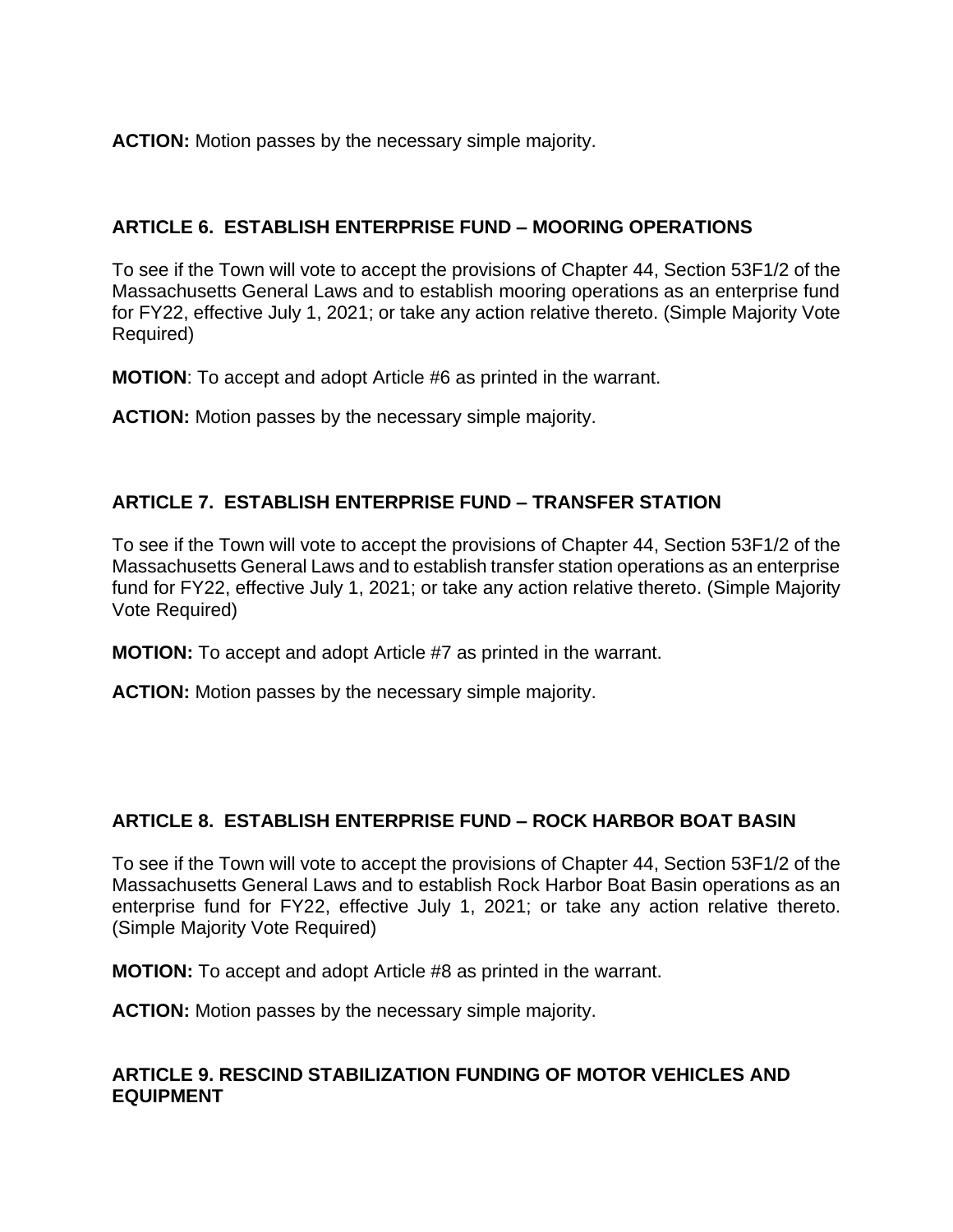To see if the Town will vote to amend the action taken under Article 31 of the June 20,2020 Annual Town Meeting by reducing the appropriation for FY21 for the Motor Vehicle and Equipment Stabilization Fund by rescinding the sum of Two Hundred Sixty Five Thousand and 00/100 Dollars (\$265,000.00), or any other sum, or take any action relative thereto. (Simple Majority Vote Required)

**MOTION:** To accept and adopt Article #9 as printed in the warrant.

**ACTION:** Motion passes by the necessary simple majority.

## **ARTICLE 10. RESCIND STABILIZATION FUNDING OF MAINTENANCE OF BUILDINGS AND FACILITIES**

To see if the Town will vote to amend the action taken under Article 30 of the June 20, 2020 Annual Town Meeting by reducing the appropriation for FY21 for the Maintenance of Buildings and Facilities Stabilization Fund by rescinding the sum of Two Hundred Fifty Thousand and 00/100 Dollars (\$250,000.00), or any other sum; or to take any action relative thereto (Simple Majority Vote Required)

**MOTION:** To accept and adopt Article #10 as printed in the warrant.

**ACTION:** Motion passes by the necessary simple majority.

# **ARTICLE 11. ESTABLISH NEW REVOLVING FUND FOR ELECTRIC CHARGE STATIONS**

To see if the Town will vote to authorize a revolving fund under M.G.L. c.44, §53½ and Chapter 82 of the Code of the Town of Orleans for the Revolving Fund for Electric Charge Stations, said fund not to exceed five-thousand and 00/100 Dollars (\$5,000.00). The Account will be used to fund the electricity and subscription service for the program. All funds to be spent under the direction of the Department Manager and the Town Administrator; or take any action relative thereto. (Simple Majority Vote Required)

**MOTION:** Pursuant to Mass General Laws, Chapter 44, Section 53 E ½ and Chapter 82 of the Code of the Town of Orleans that this article be accepted and adopted

**ACTION:** Motion passes by the necessary simple majority.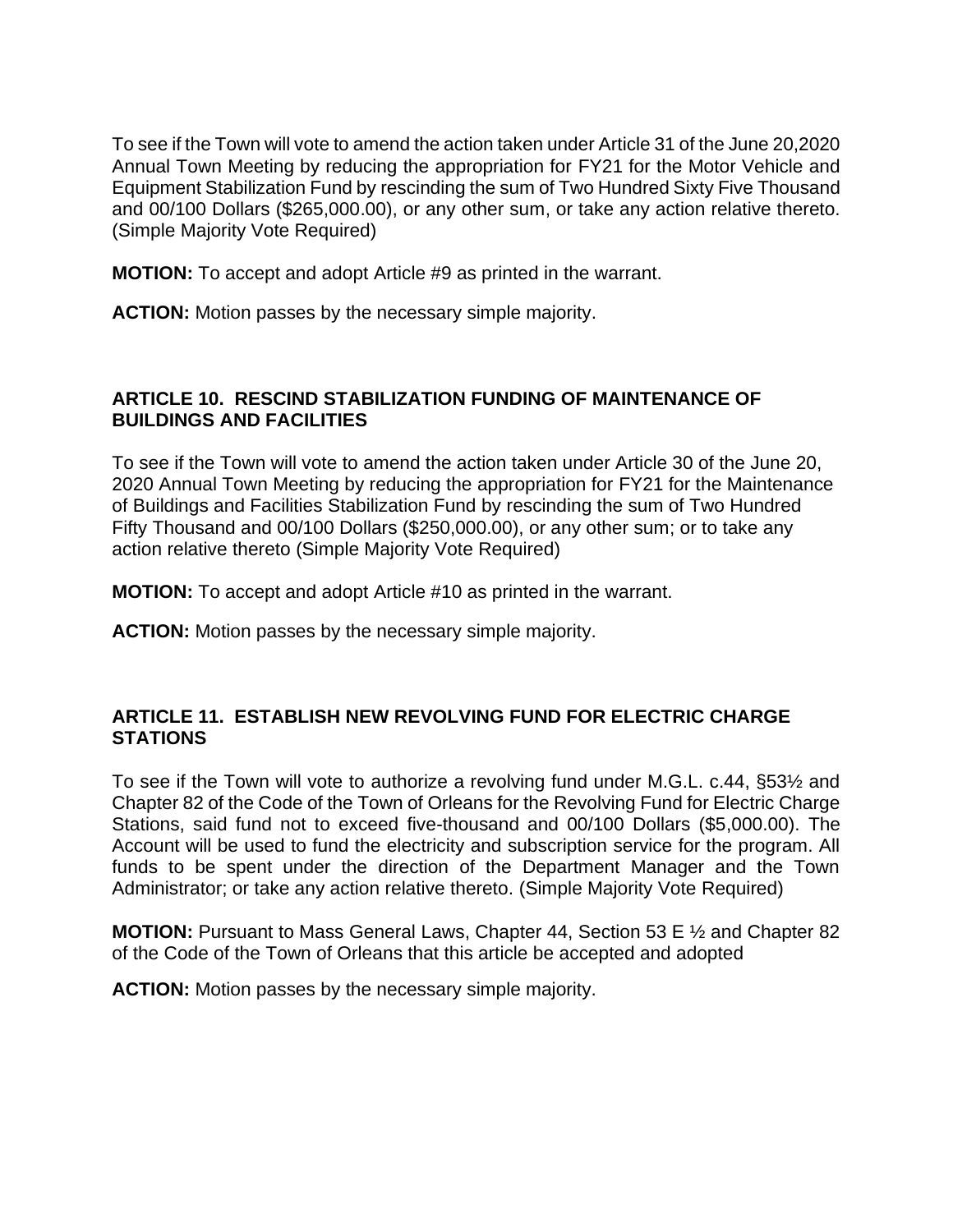### **ARTICLE 12. FUND WATER SURPLUS ARTICLE FOR EMERGENCY EXPENDITURE AUTHORIZED BY THE MASSACHUSETTS DEPARTMENT OF REVENUE**

To see if the Town will vote to transfer the sum of Forty Seven Thousand and 00/100 Dollars (\$47,000.00), or any other sum, from the Water Surplus Fund to fund the emergency expenditure authorized by the Massachusetts Department of Revenue to make repairs at the Water Treatment Plant; or take any action relative thereto. (Simple Majority Vote Required)

**MOTION:** To accept and adopt Article #12 as printed in the warrant and the sum of Forty-Six Thousand Two Hundred and 00/100 Dollars (\$46,200.00) be transferred from the Water Surplus Fund for purposes set forth in the article.

**ACTION:** Motion passes by the necessary simple majority.

### **ARTICLE 13. FUND FEASIBILITY STUDY FOR FIRE STATION RENOVATION/ ADDITION**

To see if the Town will vote to borrow the sum of One Hundred Thousand and 00/100 Dollars (\$100,000.00), or any other sum, for the purpose of funding a feasibility study for renovation of and/or addition to the existing Fire Station, including all expenses incidental and related thereto; provided however that such vote shall not take effect until the Town votes to exempt from the limitations of total taxes imposed by Massachusetts General Law Chapter 59 § 21C (Proposition 2 1/2) amounts required to pay the principal and interest of the borrowing approved by such vote and further authorize the Select Board and/or Town Administrator to apply for and accept any Federal, State, County or other funds that may be available for this purpose and to enter into Intermunicipal Agreements for acceptance of any such grants or funds which shall be used to offset the total appropriation authorized herein, or to take any other action relative thereto. (3/4 Vote Required)

**MOTION:** To accept and adopt Article #13 as printed in the warrant and that the sum of One Hundred Thousand and 00/100 Dollars (\$100,000.00), be appropriated for this purpose and for costs incidental and related thereto, and that the Treasurer, with approval of the Select Board, is authorized to borrow the sum of One Hundred Thousand and 00/100 Dollars (\$100,000.00) pursuant to Massachusetts General Laws, Chapter 29C and Chapter 44 Sec. 7 and 8**,** or any other enabling authority, and to issue bonds or notes of the Town therefore, provided however that this vote shall not take effect until the Town votes to exempt from the limitations on total taxes imposed by the Massachusetts General Laws Chapter 59, Section 21C (Proposition 2 ½ so called) the amounts required to pay the principal and interest on the borrowing approved by such vote. Any premium received by the Town upon the sale of any bonds or notes approved by this vote, less any such premium applied to the payment of the costs of issuance of such bonds or notes, may be applied to the payment of costs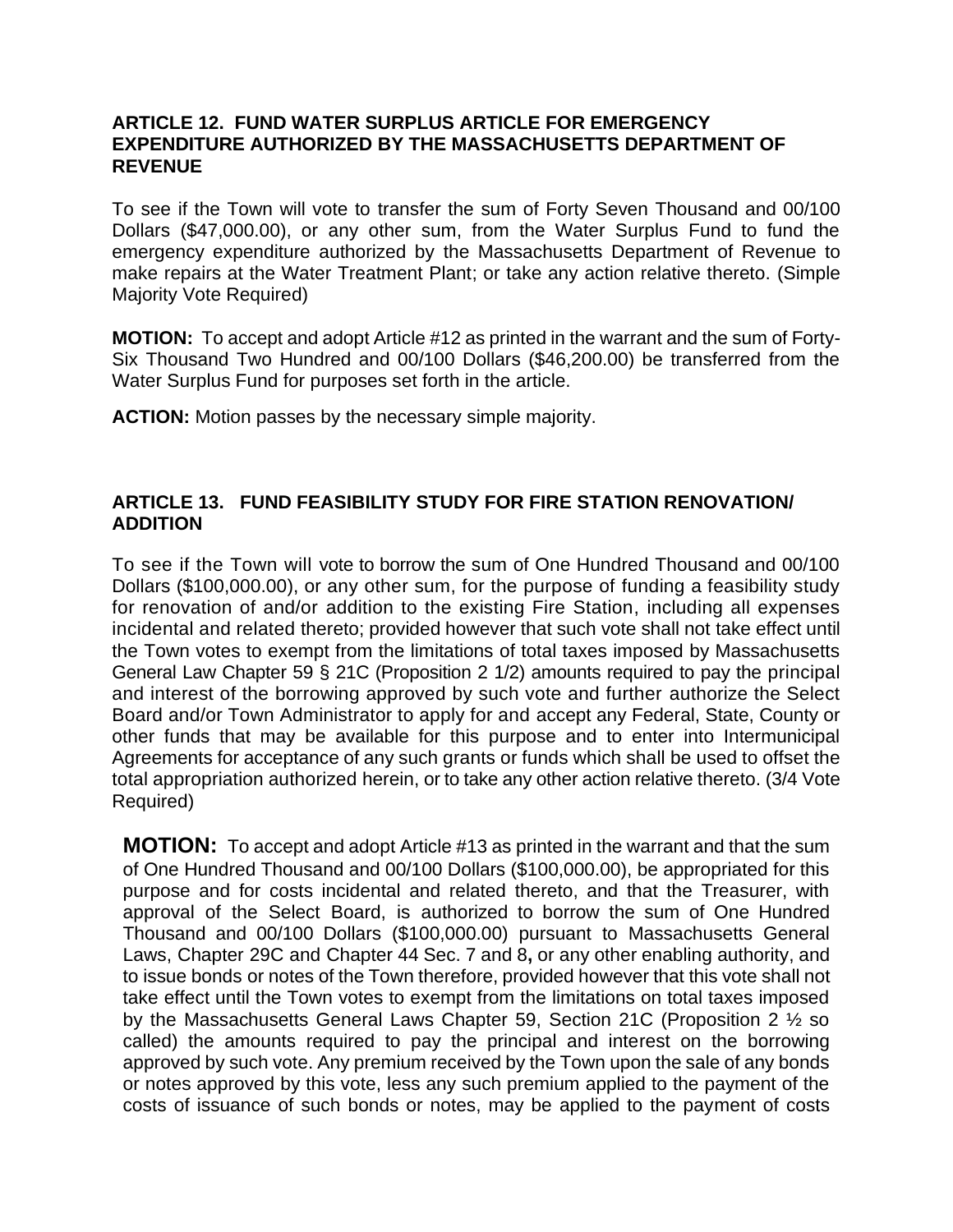approved by this vote in accordance with Chapter 44, Section 20 of the General Laws, thereby reducing the amount authorized to be borrowed to pay such costs by a like amount.

**ACTION:** Yes = 452, No = 93, motion passes by the necessary 3/4 majority.

### **ARTICLE 14. FUND REPLACEMENT OF FIRE DEPARTMENT PUMPER TRUCK**

To see if the Town will vote to borrow the sum of Six Hundred Seventy Five Thousand and 00/100 Dollars (\$675,000.00), or any other sum, for the purpose of purchasing a new pumper truck for the Fire Department, including all expenses incidental and related thereto; provided however that such vote shall not take effect until the Town votes to exempt from the limitations of total taxes imposed by Massachusetts General Law Chapter 59 § 21C (Proposition 2 1/2) amounts required to pay the principal and interest of the borrowing approved by such vote and further authorize the Select Board and/or Town Administrator to apply for and accept any Federal, State, County or other funds that may be available for this purpose and to enter into Intermunicipal Agreements for acceptance of any such grants or funds which shall be used to offset the total appropriation authorized herein, and to authorize the Town Administrator to sell, trade, lease or exchange or otherwise dispose of the old fire pumper truck deemed advisable and in the best interest of the Town, the proceeds from any such disposition to be applied toward the cost of acquiring said pumper truck, or to take any other action relative thereto. (2/3 Vote Required)

**MOTION:** To accepted and adopted Article #14 as printed in the warrant and that the sum of Six Hundred Seventy Five Thousand and 00/100 Dollars (\$675,000.00) , be appropriated for this purpose and for costs incidental and related thereto, and that the Treasurer, with approval of the Select Board, is authorized to borrow the sum of Six Hundred Seventy Five Thousand and 00/100 Dollars (\$675,000.00) pursuant to Massachusetts General Laws, Chapter 29C and Chapter 44 Sec. 7 and 8**,** or any other enabling authority, and to issue bonds or notes of the Town therefore, provided however that this vote shall not take effect until the Town votes to exempt from the limitations on total taxes imposed by the Massachusetts General Laws Chapter 59, Section 21C (Proposition 2 ½ so called) the amounts required to pay the principal and interest on the borrowing approved by such vote. Any premium received by the Town upon the sale of any bonds or notes approved by this vote, less any such premium applied to the payment of the costs of issuance of such bonds or notes, may be applied to the payment of costs approved by this vote in accordance with Chapter 44, Section 20 of the General Laws, thereby reducing the amount authorized to be borrowed to pay such costs by a like amount.

**ACTION:** Yes = 450, No = 83, motion passes by the necessary 2/3 majority.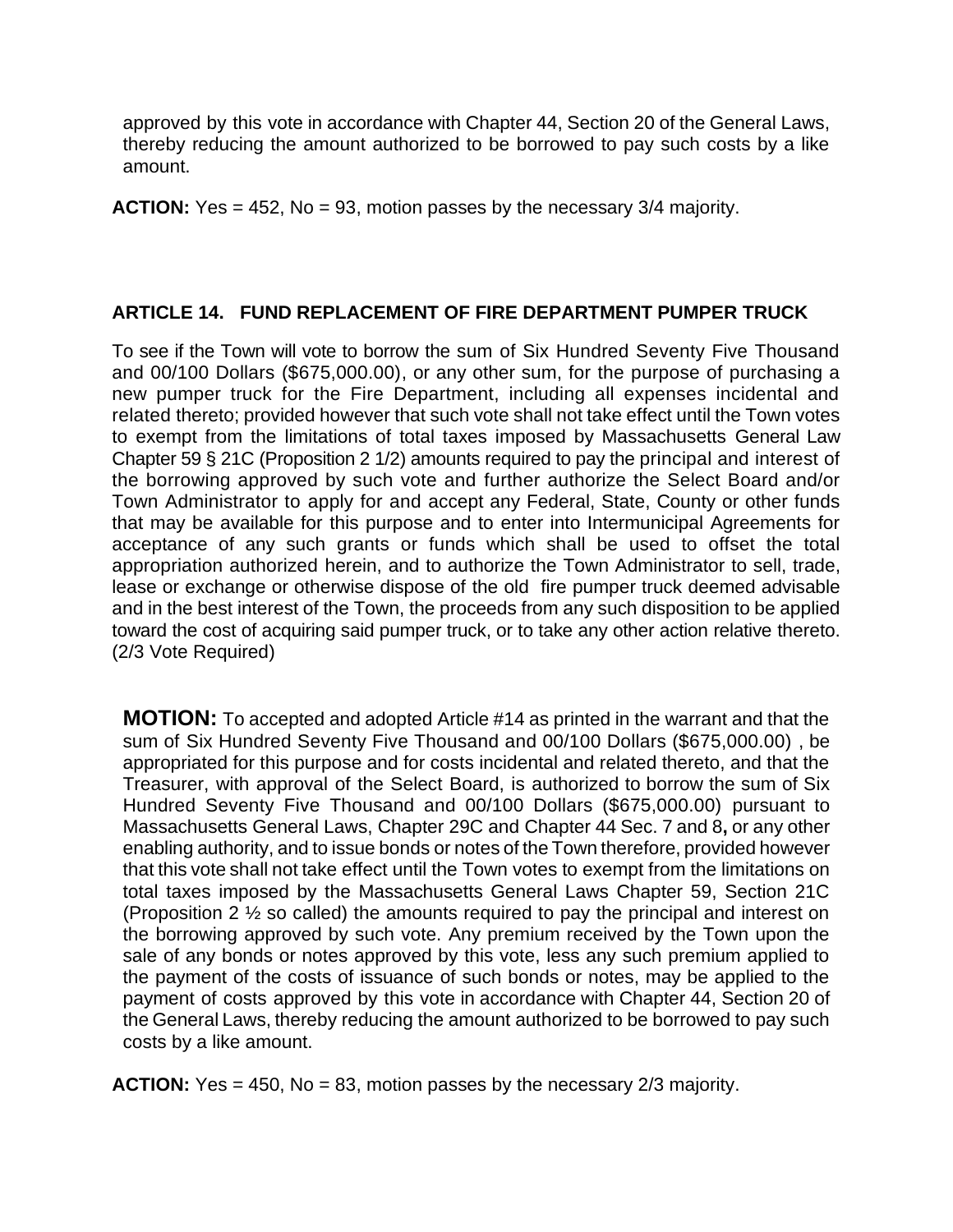## **ARTICLE 15. FUND MILL POND LANDING RESTORATION**

To see if the Town will vote to borrow the sum of Three Hundred Fifty Thousand and 00/100 Dollars (\$350,000.00), or any other sum, for the purpose of funding the Mill Pond Landing Restoration project, including all expenses incidental and related thereto; provided however that such vote shall not take effect until the Town votes to exempt from the limitations of total taxes imposed by Massachusetts General Law Chapter 59 § 21C (Proposition 2 1/2) amounts required to pay the principal and interest of the borrowing approved by such vote and further authorize the Select Board and/or Town Administrator to apply for and accept any Federal, State, County or other funds that may be available for this purpose and to enter into Intermunicipal Agreements for acceptance of any such grants or funds which shall be used to offset the total appropriation authorized herein, or to take any other action relative thereto. (3/4 Vote Required)

**MOTION:** To accept and adopt Article #15 as printed in the warrant and that the sum of Three Hundred Fifty Thousand and 00/100 Dollars (\$350,000.00), be appropriated for this purpose and for costs incidental and related thereto, and that the Treasurer, with approval of the Select Board, is authorized to borrow the sum of Three Hundred Fifty Thousand and 00/100 Dollars (\$350,000.00) pursuant to Massachusetts General Laws, Chapter 29C and Chapter 44 Sec. 7 and 8**,** or any other enabling authority, and to issue bonds or notes of the Town therefore, provided however that this vote shall not take effect until the Town votes to exempt from the limitations on total taxes imposed by the Massachusetts General Laws Chapter 59, Section 21C (Proposition 2 ½ so called) the amounts required to pay the principal and interest on the borrowing approved by such vote. Any premium received by the Town upon the sale of any bonds or notes approved by this vote, less any such premium applied to the payment of the costs of issuance of such bonds or notes, may be applied to the payment of costs approved by this vote in accordance with Chapter 44, Section 20 of the General Laws, thereby reducing the amount authorized to be borrowed to pay such costs by a like amount.

**MOTION:** Yes = 347, No = 172, motion fails to meet 3/4 majority.

## **ARTICLE 16. FUND ENGINEERING DESIGN AND PERMITTING SERVICES FOR NAUSET ESTUARY DREDGING PROJECT**

To see if the Town will vote to borrow the sum of One Hundred Twenty Thousand and 00/100 Dollars (\$120,000.00), or any other sum, for the purpose of funding engineering design and permitting services for the Nauset Estuary Dredging Project, including all expenses incidental and related thereto; provided however that such vote shall not take effect until the Town votes to exempt from the limitations of total taxes imposed by Massachusetts General Law Chapter 59 § 21C (Proposition 2 ½) amounts required to pay the principal and interest of the borrowing approved by such vote and further authorize the Select Board and/or Town Administrator to apply for and accept any Federal, State, County or other funds that may be available for this purpose and to enter into Intermunicipal Agreements for acceptance of any such grants or funds which shall be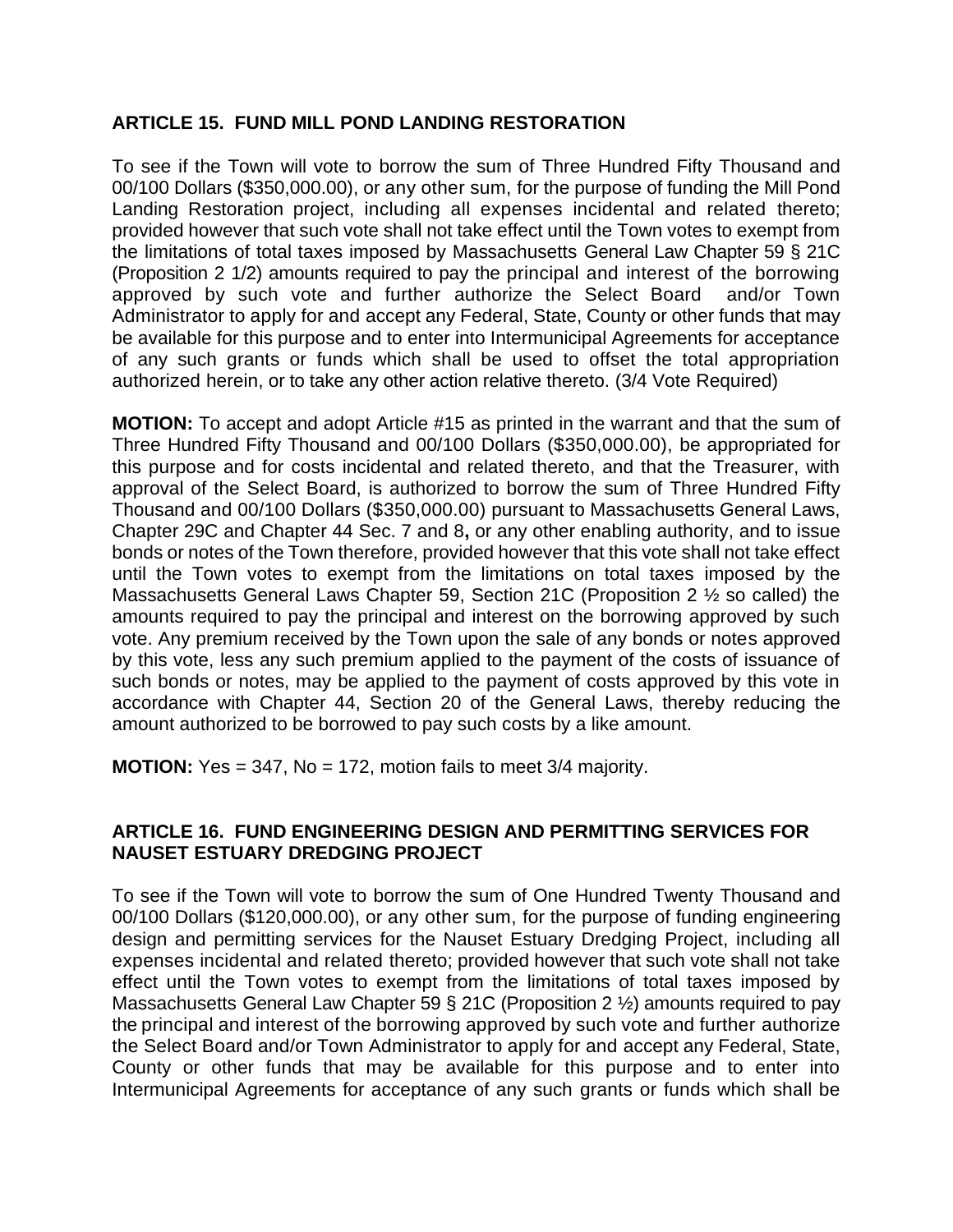used to offset the total appropriation authorized herein, or to take any other action relative thereto (3/4 Vote Required)

**MOTION:** To accept and adopt Article #16 as printed in the warrant and that the sum of One Hundred Twenty Thousand and 00/100 Dollars (\$120,000.00) be raised and appropriated for this purpose and for costs incidental and related thereto, to raise such appropriation the Treasurer, with approval of the Select Board, is authorized to borrow the sum of One Hundred Twenty Thousand and 00/100 Dollars (\$120,000.00) pursuant to Massachusetts General Laws Chapter 44, Section 7 Clause (9), or any other enabling authority, and to issue bonds or notes of the Town therefor, provided however that this vote shall not take effect until the Town votes to exempt from the limitations on total taxes imposed by the Massachusetts General Laws Chapter 59, Section 21C (Proposition 2 ½ so called) the amounts required to pay the principal and interest on the borrowing approved by such vote, and that any premium received by the Town upon the sale of any bonds or notes approved by this vote, less any such premium applied to the payment of the costs of issuance of such bonds or notes, may be applied to the payment of costs approved by this vote in accordance with Chapter 44, Section 20 of the General Laws, thereby reducing the amount authorized to be borrowed to pay such costs by a like amount.

**ACTION:** Yes = 403, No = 105, motion passes by the necessary 3/4 majority.

### **ARTICLE 17. FUND ENGINEERING SERVICES FOR POTENTIAL PURCHASE OF DREDGING EQUIPMENT**

To see if the Town will vote to transfer from Free Cash the sum of Thirty Thousand Dollars (\$30,000.00), or any other sum, for the purpose of funding engineering design services for the potential purchase of dredging equipment, or to take any other action relative thereto. (3/4 Vote Required)

**MOTION:** To indefinitely postpone.

**ACTION:** Yes = 443, No = 74, motion passes by the necessary simple majority.

### **ARTICLE 18. FUND ENGINEERING FOR DREDGE DISPOSAL SITES IN PLEASANT BAY & DREDGE A CHANNEL TO MILL POND IN NAUSET ESTUARY**

To see if the Town will vote to borrow the sum of Fifty Thousand and 00/100 Dollars (\$50,000.00), or any other sum, for the purpose of funding the engineering design and permitting for dredge disposal/dewatering sites to support maintenance dredging in Pleasant Bay and determine the feasibility of dredging a navigational channel from Mill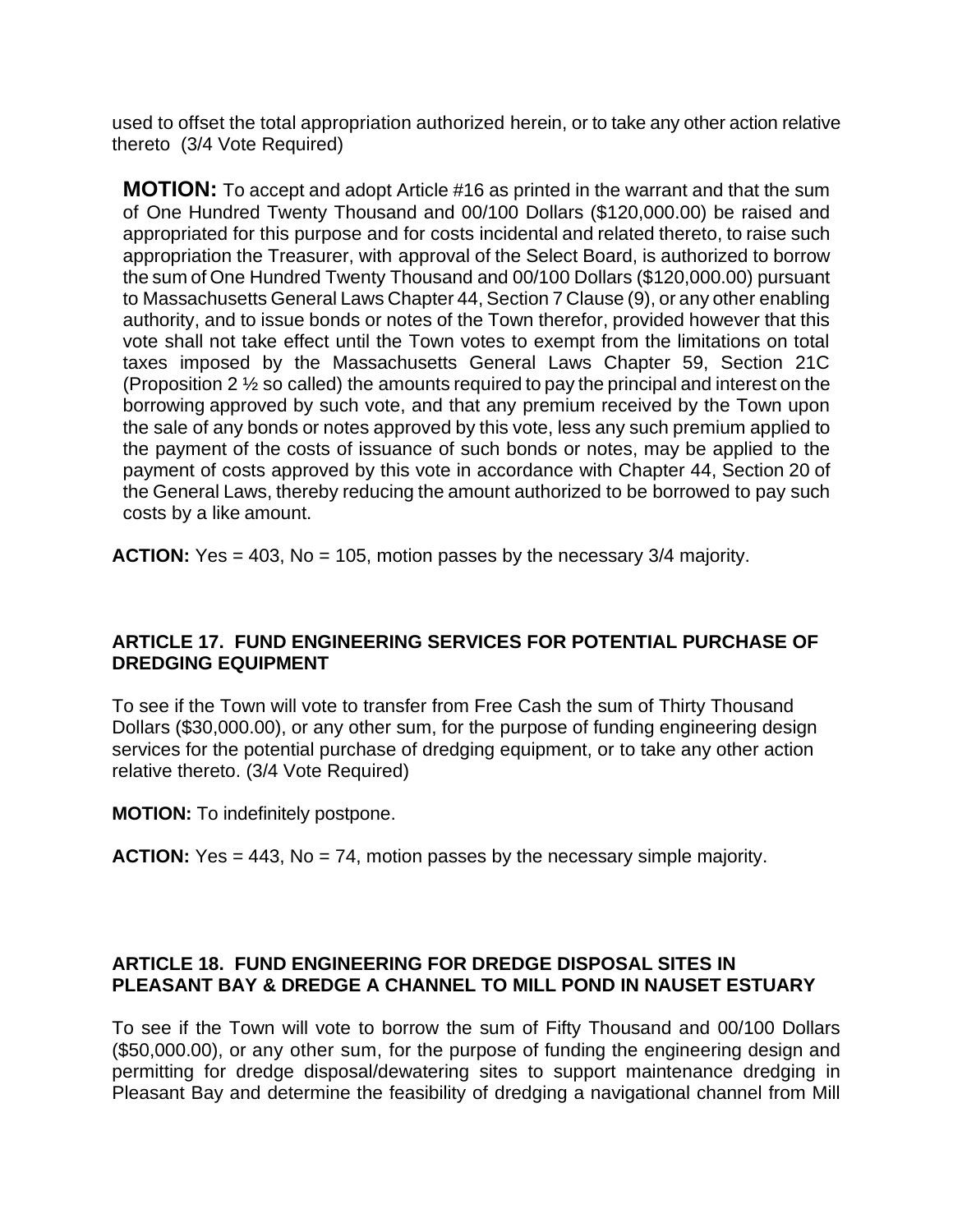Pond to Nauset Estuary, including all expenses incidental and related thereto; provided however that such vote shall not take effect until the Town votes to exempt from the limitations of total taxes imposed by Massachusetts General Law Chapter 59 § 21C (Proposition 2 ½) amounts required to pay the principal and interest of the borrowing approved by such vote and further authorize the Select Board and/or Town Administrator to apply for and accept any Federal, State, County or other funds that may be available for this purpose and to enter into Intermunicipal Agreements for acceptance of any such grants or funds which shall be used to offset the total appropriation authorized herein, or to take any other action relative thereto. (3/4 Vote Required)

**MOTION:** To accept and adopt Article # 18 as printed in the warrant and that the sum of Fifty Thousand and 00/100 Dollars (\$50,000.00), be appropriated for this purpose and for costs incidental and related thereto, and that the Treasurer, with approval of the Select Board, is authorized to borrow the sum of Fifty Thousand and 00/100 Dollars (\$50,000.00) pursuant to Massachusetts General Laws, Chapter 29C and Chapter 44 Sec. 7 and 8**,** or any other enabling authority, and to issue bonds or notes of the Town therefore, provided however that this vote shall not take effect until the Town votes to exempt from the limitations on total taxes imposed by the Massachusetts General Laws Chapter 59, Section 21C (Proposition 2 ½ so called) the amounts required to pay the principal and interest on the borrowing approved by such vote. Any premium received by the Town upon the sale of any bonds or notes approved by this vote, less any such premium applied to the payment of the costs of issuance of such bonds or notes, may be applied to the payment of costs approved by this vote in accordance with Chapter 44, Section 20 of the General Laws, thereby reducing the amount authorized to be borrowed to pay such costs by a like amount.

**ACTION:** Yes = 434, No = 86, motion passes by the necessary 3/4 majority.

# **ARTICLE 19. FUND COMMUNITY CENTER FEASIBILITY STUDY**

To see if the Town will vote to borrow the sum of Seventy Five Thousand and 00/100 Dollars (\$75,000.00), or any other sum, for the purpose of funding a feasibility study for purchasing existing property or renovating current town property, for the construction of a Community Center, including all expenses incidental and related thereto; provided however that such vote shall not take effect until the Town votes to exempt from the limitations of total taxes imposed by Massachusetts General Law Chapter 59 § 21C (Proposition 2 ½) amounts required to pay the principal and interest of the borrowing approved by such vote and further authorize the Select Board and/or Town Administrator to apply for and accept any Federal, State, County or other funds that may be available for this purpose and to enter into Intermunicipal Agreements for acceptance of any such grants or funds which shall be used to offset the total appropriation authorized herein, or to take any other action relative thereto (3/4 Vote Required)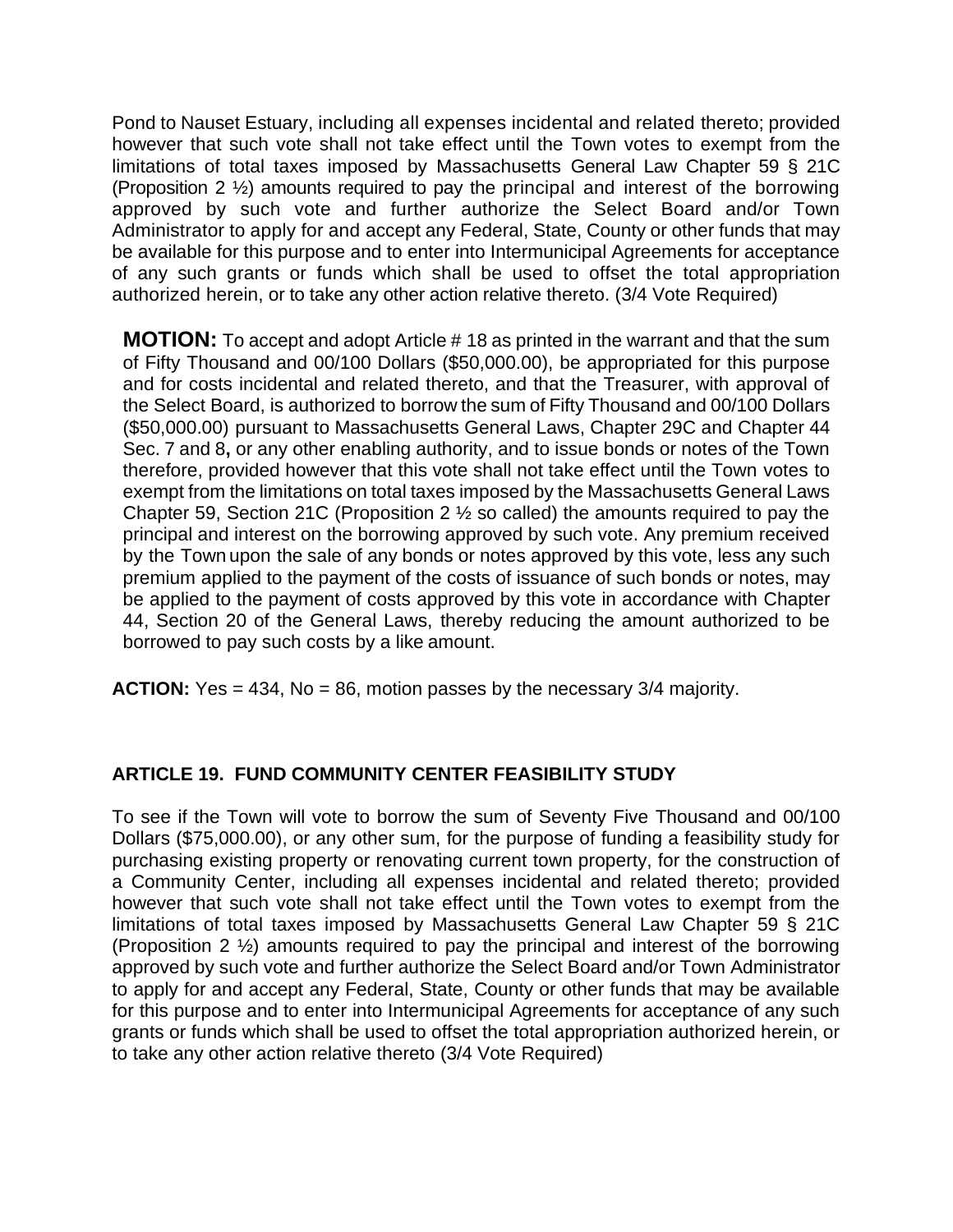**MOTION:** To accept and adopt Article #19 as printed in the warrant and that the sum of Seventy Five and 00/100 Dollars (\$75,000.00), be appropriated for this purpose and for costs incidental and related thereto, and that the Treasurer, with approval of the Select Board, is authorized to borrow the sum of Seventy Five Thousand and 00/100 Dollars (\$75,000.00) pursuant to Massachusetts General Laws, Chapter 29C and Chapter 44 Sec. 7 and 8**,** or any other enabling authority, and to issue bonds or notes of the Town therefore, provided however that this vote shall not take effect until the Town votes to exempt from the limitations on total taxes imposed by the Massachusetts General Laws Chapter 59, Section 21C (Proposition 2 ½ so called) the amounts required to pay the principal and interest on the borrowing approved by such vote. Any premium received by the Town upon the sale of any bonds or notes approved by this vote, less any such premium applied to the payment of the costs of issuance of such bonds or notes, may be applied to the payment of costs approved by this vote in accordance with Chapter 44, Section 20 of the General Laws, thereby reducing the amount authorized to be borrowed to pay such costs by a like amount.

**MOTION:** To call the question (2/3 vote required).

**ACTION:** Yes = 456, No = 59. Motion to call the question passes by necessary 2/3.

**ACTION ON THE MAIN MOTION:** Yes = 297, No = 226. Motion fails to pass by 3/4 majority.

# **ARTICLE 20. FUND FEASIBILITY STUDY – ROUTE 6A PROPERTY**

To see if the Town will vote to transfer from Free Cash the sum of Fifteen Thousand and 00/100 Dollars (\$15,000.00), or any other sum, for the purpose of funding a feasibility study of the potential reuses of the Governor Prence Properties on Route 6A, including affordable housing and other compatible uses; or to take any other action relative thereto. (Simple Majority Vote Required)

**MOTION:** To accept and adopt Article #20 as printed in the warrant and that the sum of Fifteen Thousand and 00/100 Dollars (\$15,000.00) be transferred from Free Cash for this purpose.

**MOTION:** To call the question (2/3 vote required).

**ACTION:** Yes = 466, No = 22. Motion to call the question passes by necessary 2/3.

**ACTION ON THE MAIN MOTION:** Yes = 400, No = 103. Motion passes by the necessary simple majority. majority.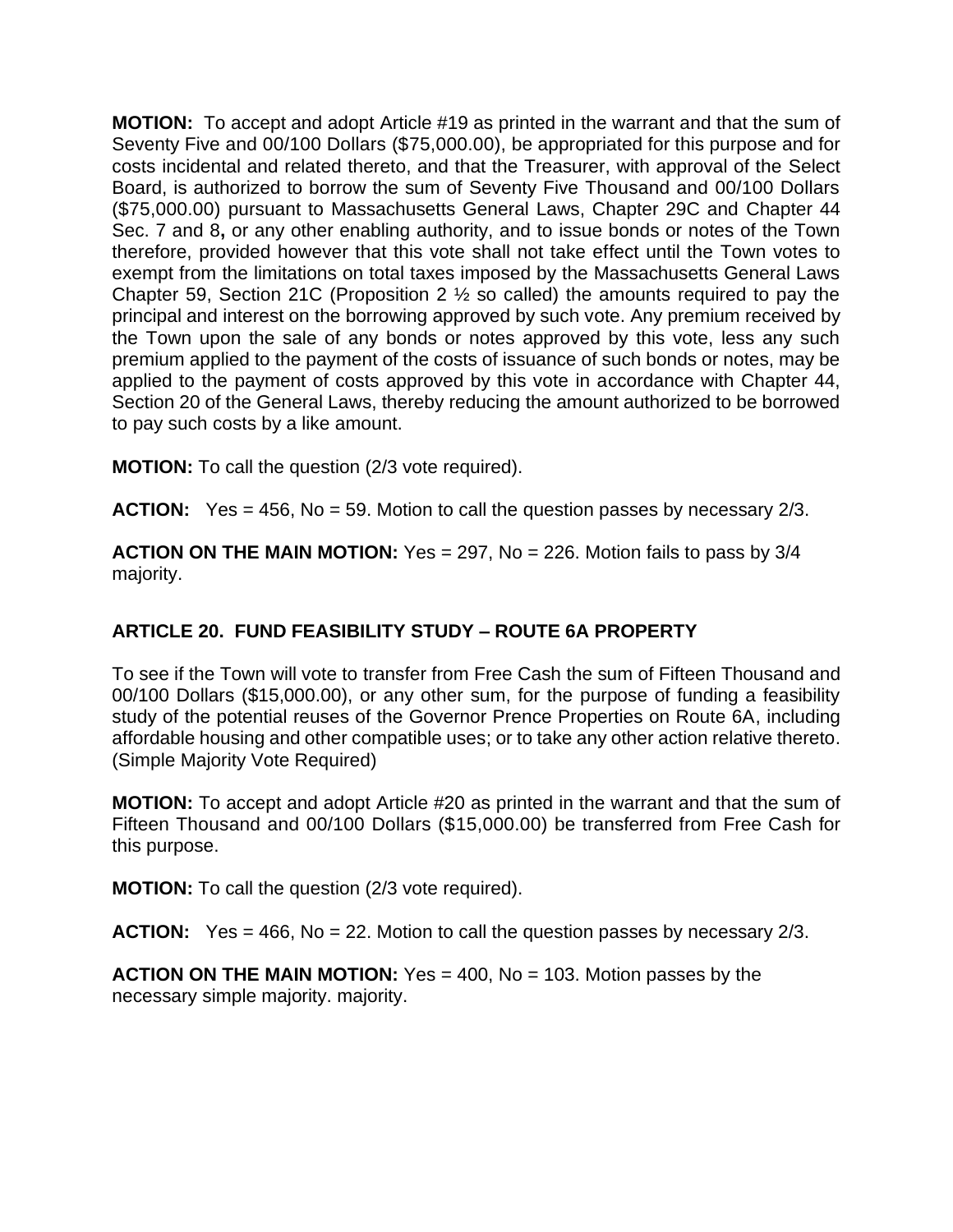# **ARTICLE 21. FUND UNANTICIPATED EMPLOYEE BUYOUTS**

To see if the Town will vote to transfer from Free Cash the sum of One Hundred Eighty Five Thousand and 00/100 Dollars (\$185,000.00), or any other sum, to fund unanticipated employee related buyouts, or to take any other action relative thereto. (Simple Majority Vote Required)

**MOTION:** To accept and adopt Article #21 as printed in the warrant and that the sum of One Hundred Eight- Five Thousand and 00/100 Dollars (\$185,000.00) be transferred from Free Cash for this purpose.

**ACTION:** Motion passes by the necessary simple majority.

# **ARTICLE 22. FUND ELECTRONIC VOTING AT TOWN MEETING**

To see if the Town will vote to transfer from Free Cash the sum of Twenty Five Thousand Dollars (\$25,000.00), or any other sum, for the purpose of leasing or purchasing electronic voting equipment, or to take any other action relative thereto. (Simple Majority Vote Required)

**MOTION:** To accept and adopt Article #22 as printed in the warrant and that the sum of Twenty-Five Thousand and 00/100 Dollars (\$25,000.00) be transferred from Free Cash for this purpose.

**ACTION:** Motion passes by the necessary simple majority.

# **ARTICLE 23. FREE CASH TRANSFER TO GENERAL STABILIZATION FUND**

To see if the Town will vote to transfer from Free Cash the sum of Four Million Two Hundred Forty Nine Thousand Two Hundred Twenty Nine and 00/100 Dollars (\$4,249,229.00), or any other sum, to the Town's General Stabilization Fund, or to take any other action relative thereto. (Simple Majority Vote Required)

**MOTION:** To accept and adopt Article #23 as printed in the warrant, and the transfer from Free Cash the sum of Four Million Two Hundred Forty Nine Thousand Two Hundred Twenty Nine and 00/100 Dollars (\$4,249,229.00) to the Town's General Stabilization Fund for this purpose.

**ACTION:** Motion passes by the necessary simple majority.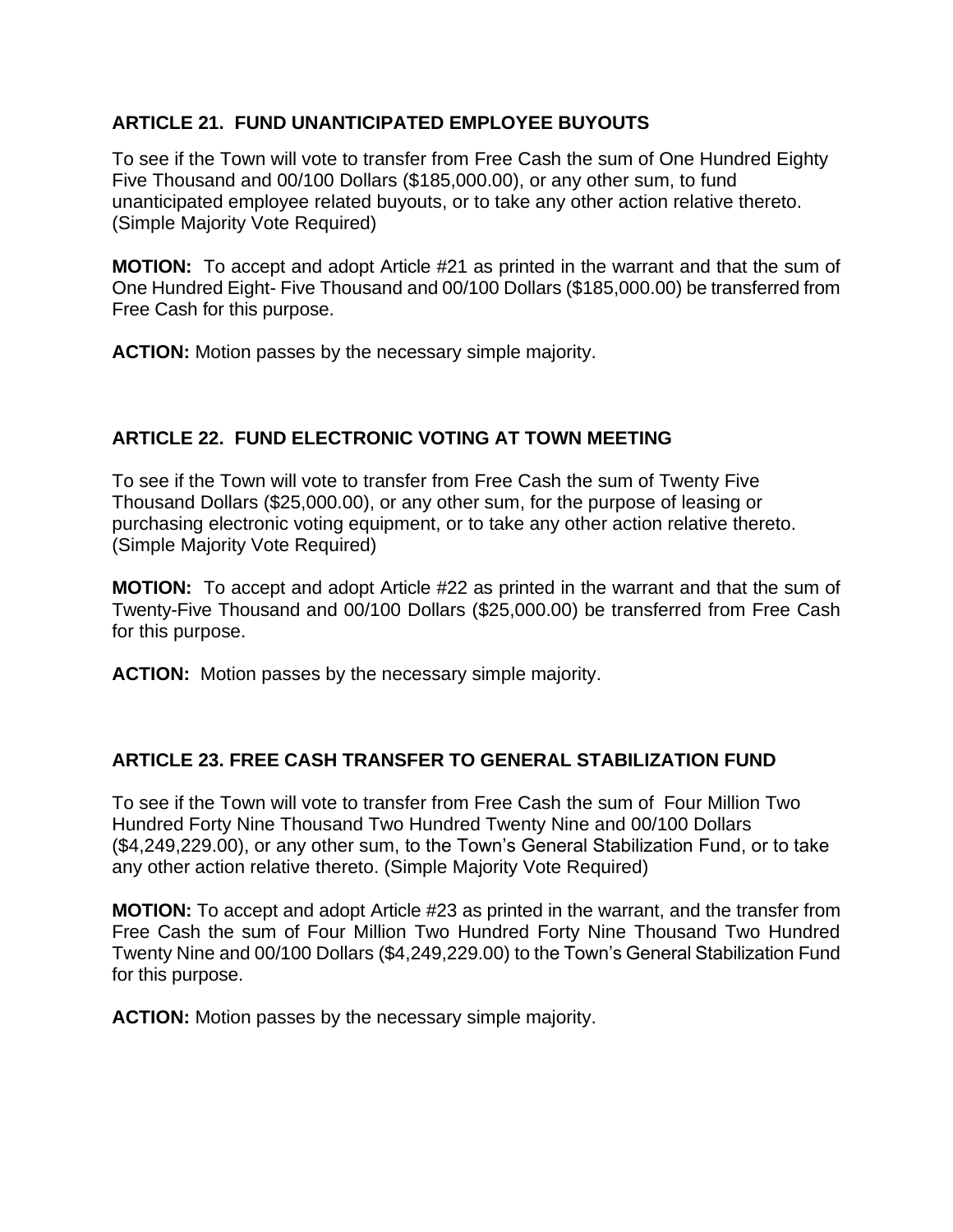## **ARTICLE 24. AUTHORIZE CHANGES IN FEE SCHEDULES FOR ASSESSING, BUILDING AND WATER DEPARTMENTS**

To see if the Town will vote, pursuant to the Orleans Code §94-8 A. and B., to authorize the Select Board to increase or set user fees, license fees and permit fees for the Assessing, Building and Water Departments as set forth in the following schedule, effective December 1, 2020, or take any other action relative thereto.

| <b>Department</b>                         |         | <b>Current</b> | <b>Proposed</b>        |  |  |
|-------------------------------------------|---------|----------------|------------------------|--|--|
|                                           |         |                |                        |  |  |
| <b>144 Assessing Department</b>           |         |                |                        |  |  |
|                                           |         |                |                        |  |  |
| Certified Abutter's List - Mailing Labels |         | \$0            | \$1/sheet              |  |  |
| <b>Printed Materials</b>                  |         | \$0.05pp       | \$0.05pp if > 20 pages |  |  |
|                                           |         |                |                        |  |  |
| <b>241 Building Department</b>            |         |                |                        |  |  |
| <b>Building Fees</b>                      |         |                |                        |  |  |
| Residential 1 & 2 Family                  |         |                |                        |  |  |
| New construction per sq. ft.              |         | \$0.54         | \$0.70                 |  |  |
| Additions per sq. ft.                     |         | \$0.54         | \$0.70                 |  |  |
| Alterations per sq. ft                    |         | \$0.42         | \$0.70                 |  |  |
| Decks per sq. ft                          |         | \$0.28         | \$0.40                 |  |  |
| Gar./ Acc. Building per sq. ft            |         | \$0.44         | \$0.50                 |  |  |
| Min. fee for above                        |         | \$50           | \$75                   |  |  |
| <b>Other Permits</b>                      |         |                |                        |  |  |
| Retaining wall                            |         | \$35           | \$50                   |  |  |
| Foundation only                           |         | \$40           | \$50                   |  |  |
| Tennis courts                             |         | \$60           | \$75                   |  |  |
| Demolition permit                         |         | \$90           | \$100                  |  |  |
| Mechanical permit                         |         | \$40           | \$50                   |  |  |
| Cert. of occupancy                        |         | \$40           | \$45                   |  |  |
| Sign permit                               |         | \$40           | \$45                   |  |  |
| Commercial                                |         |                |                        |  |  |
| New industrial per sq.ft                  |         | \$0.60         | \$0.75                 |  |  |
| New multifamily per sq.ft                 |         | \$0.58         | \$0.75                 |  |  |
| Commerical/ business per sq.ft            |         | \$0.60         | \$0.75                 |  |  |
| Commerical addition per sq.ft             |         | \$0.60         | \$0.75                 |  |  |
| Alteration/ repair per sq.ft              |         | \$0.42         | \$0.65                 |  |  |
| Min Fee commercial                        |         | \$80           | \$85                   |  |  |
| Re-roofing                                |         | \$40           | \$75                   |  |  |
| Awning                                    |         | \$35           | \$80                   |  |  |
| Reinspection 1st.                         |         | \$35           | \$50                   |  |  |
| Reinspection 2nd                          |         | \$50           | \$60                   |  |  |
| Reinspection 3rd                          |         | \$65           | \$70                   |  |  |
| <b>Plumbing/Gas Fees</b>                  |         |                |                        |  |  |
| 1st                                       | Reinsp. | \$40           | \$50                   |  |  |
| 2nd                                       | Reinsp. | \$50           | \$60                   |  |  |
| 3rd                                       | Reinsp. | \$65           | \$70                   |  |  |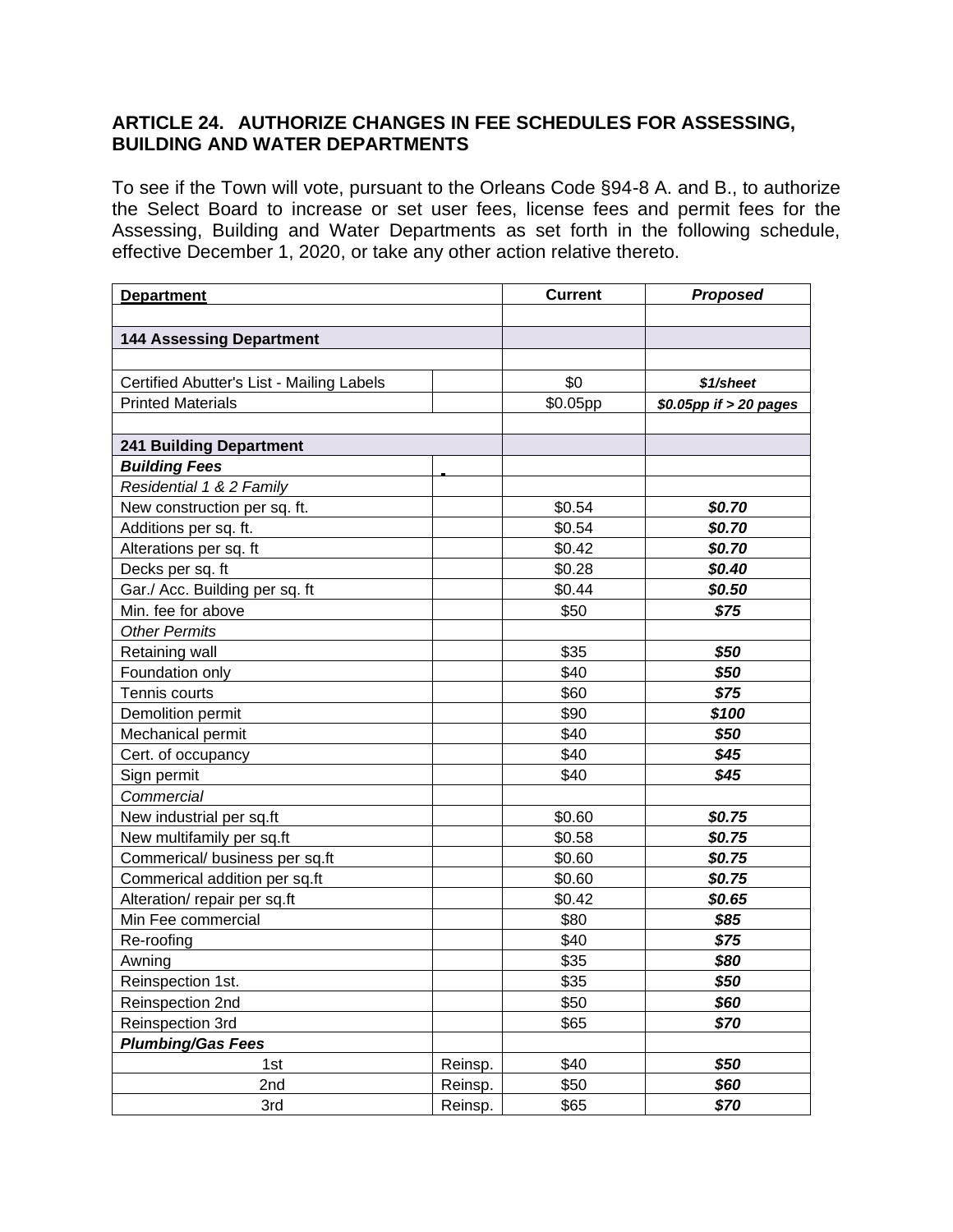| <b>Electrical Fees</b>           |       |       |
|----------------------------------|-------|-------|
| <b>Emergency Afterhours</b>      | \$100 | \$110 |
|                                  |       |       |
| 450 Water Department             |       |       |
| Backhoe with Operator (per hour) | \$60  | \$80  |
| 5/8" Meter (annual bid price)    | \$242 | \$270 |
| 3/4" Meter (annual bid price)    | \$268 | \$300 |
| 1" Meter (annual bid price)      | \$344 | \$400 |

(Simple Majority Vote Required)

**MOTION:** To accepted and adopt Article #24 as printed in the warrant.

**ACTION:** Motion passes by the necessary simple majority.

## **ARTICLE 25. AUTHORIZE CHANGES IN FEE SCHEDULES FOR SHELLFISH AND HARBORMASTER**

To see if the Town will vote, pursuant to the Orleans Code §94-8 A. and B., to authorize the Select Board to increase or set user fees, license fees and permit fees for the Shellfish and Harbormaster Department as set forth in the following schedule, effective December 1, 2020, or take any other action relative thereto.

| 295 Shellfish/Harbormaster              |      |      |
|-----------------------------------------|------|------|
| Dockage (per foot)                      |      |      |
| Resident Back in                        | \$46 | \$50 |
| Non-resident Back in                    | \$62 | \$70 |
| <b>Resident Commercial/Private Pier</b> | \$10 | \$15 |
| Non-resident Commercial/Private Pier    | \$12 | \$20 |

(Simple Majority Vote Required)

**MOTION:** To accept and adopt Article #25 as printed in the warrant.

**ACTION:** Motion passes by the necessary simple majority.

## **ARTICLE 26. AUTHORIZE CHANGES IN FEE SCHEDULE FOR PARKS AND BEACHES**

To see if the Town will vote, pursuant to the Orleans Code §94-8 A. and B., to authorize the Select Board to increase or set user fees, license fees and permit fees for the Parks and Beaches Department as set forth in the following schedule, effective December 1, 2020, or take any other action relative thereto. (Simple Majority Vote Required)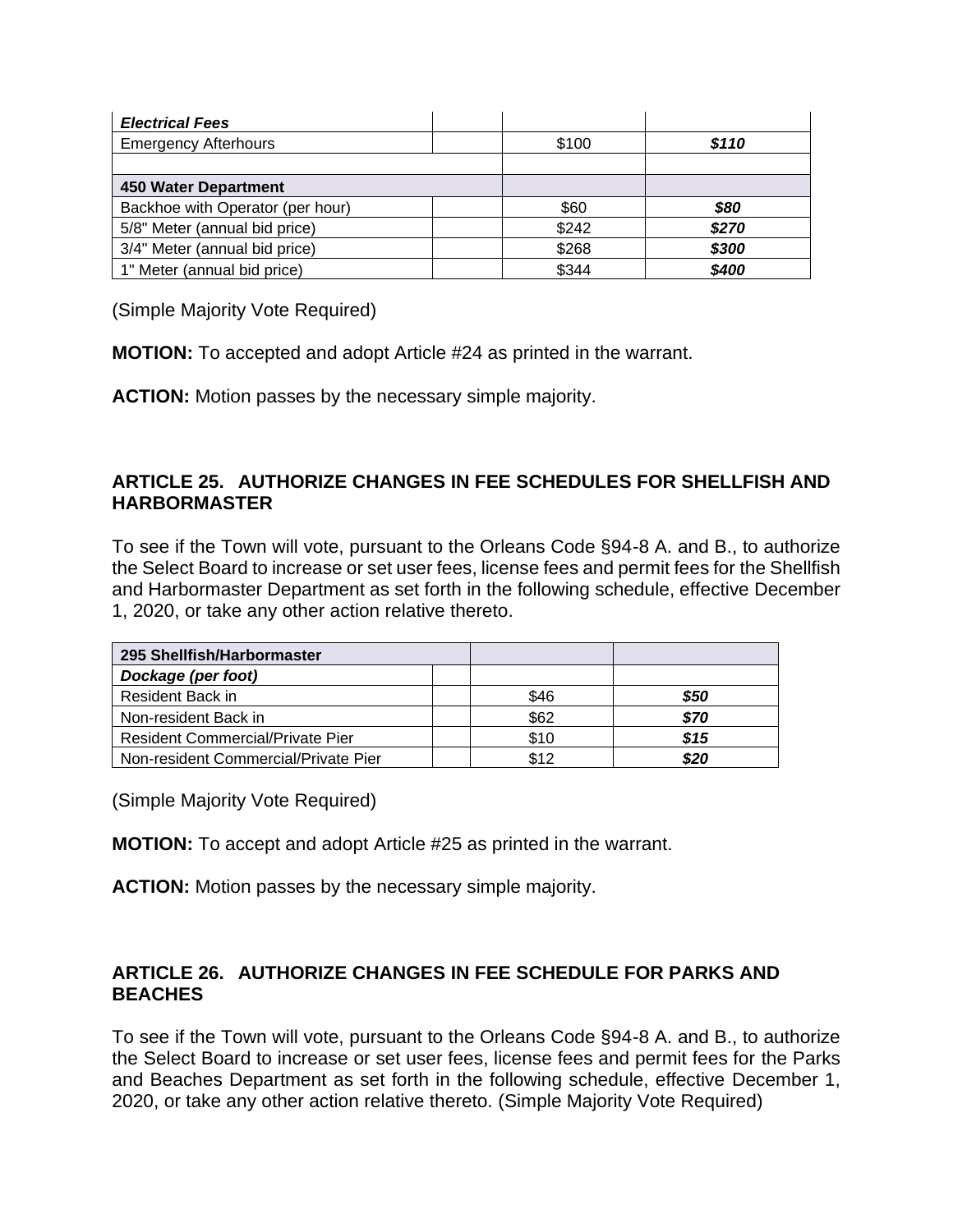| 650 Parks and Beaches                             |                         |               |
|---------------------------------------------------|-------------------------|---------------|
| Parks                                             |                         |               |
| <b>Beaches</b>                                    |                         |               |
| Beach Parking - daily                             | \$20                    | \$25          |
| Replacement sticker                               | \$0                     | \$5           |
| Visitor Beach Parking - weekly                    | \$75                    | \$100         |
| Visitor Beach Parking - seasonal resident         | \$220                   | \$250         |
| Resident Taxpayer Beach Parking-first<br>sticker  | \$0                     | \$25          |
| Resident Taxpayer Beach Parking-addt'l<br>sticker | \$0                     | \$25          |
| ORV                                               |                         |               |
| Resident - Off season                             | \$40                    | \$50          |
| Resident - Yearly                                 | \$60 or \$70            | \$70 or \$80  |
| Non-Resident - Off Season                         | \$100                   | \$110         |
| Non-Resident - Yearly                             | \$190                   | \$200         |
| Self-Contained - Off Season                       | \$135                   | \$145         |
| Self-Contained - Yearly                           | \$260                   | \$270         |
| Camp Owner                                        | \$60 or \$190           | \$70 or \$200 |
| Pochet                                            | \$10                    | \$20          |
|                                                   | by mail / in-<br>person |               |

**MOTION:** To accept and adopt Article #26 as printed in the warrant.

**ACTION:** Motion passes by the necessary simple majority.

## **ARTICLE 27. ACCEPT MGL CH. 59, SEC 5K - PROPERTY TAX LIABILITY REDUCED IN EXCHANGE FOR VOLUNTEER SERVICES; PERSONS OVER AGE 60**

To see if the Town will vote to accept the provisions of General Laws Chapter 59 § 5K authorizing the Select Board to reduce the property tax liability of persons over the age of 60 in exchange for volunteer services rendered to the Town. The Select Board shall have the power to create local rules and procedures for implementing this section in any way consistent with the intention of the statute. Such reduction shall be provided in addition to any exemption or abatement the person is otherwise entitled to but in no instance shall the reduction of the real property tax bill exceed \$1,500 in a given tax year, or to take any other action relative thereto. (Simple Majority Vote Required)

**MOTION:** To accept and adopt Article #27 as printed in the warrant.

**ACTION:** Yes = 205, No = 206. Motion fails to pass by simple majority **ARTICLE 28. ACCEPT MGL CH. 59, SEC 57A – REAL ESTATE & PERSONAL PROPERTY COLLECTION**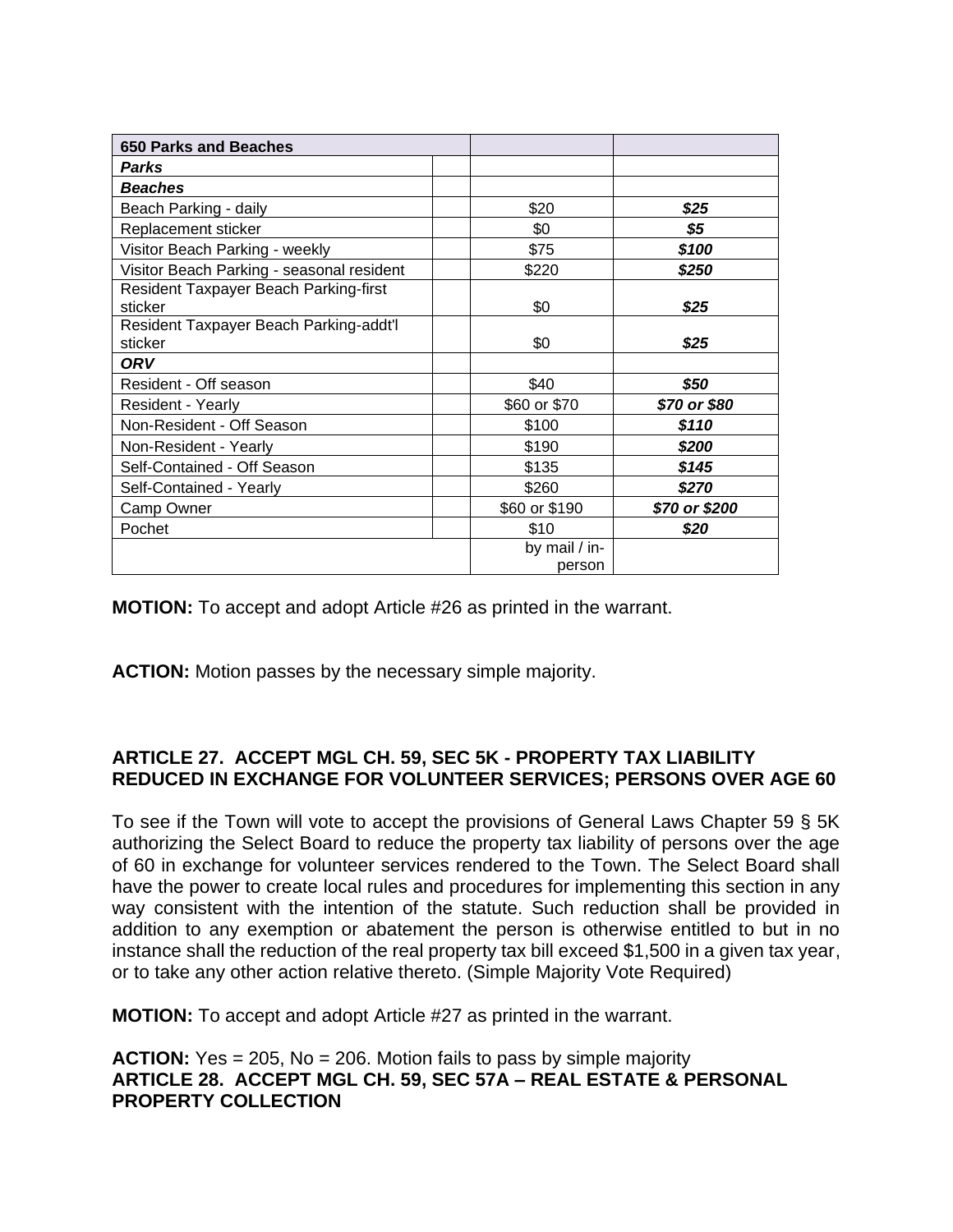To see if the Town will vote to accept Chapter 59, Section 57A (real estate and personal property bills totaling \$100.00 and under due in one installment), and further to rescind the vote on Article 15 from May 10, 1993, acceptance of Chapter 59, Section 57B (real estate and personal property bills totaling \$50.00 and under due in one installment) beginning in FY21, or take any other action relative thereto. (Simple Majority Vote Required)

**MOTION:** To accept and adopt Article #28 as printed in the warrant.

**ACTION:** Motion passes by the necessary simple majority.

## **ARTICLE 29. AUTHORIZE SPECIAL ACT TO PERMIT SWIMMING AT BAKERS POND FROM STATE OWNED PROPERTIES**

To see if the Town will vote to authorize and direct the Select Board to file special legislation to authorize and instruct the State Office of Fishing and Boating Access to issue an annual general permit to the Town of Orleans to permit swimming from the state owned properties located on Bakers Pond Road, or to take any other action relative there to. (Simple Majority Vote Required)

**MOTION:** To accept and adopt Article #29 as printed in the warrant and that the Select Board be authorized to approve the final wording of any such Special Act.

**ACTION:** Motion passes by the necessary simple majority.

## **ARTICLE 30. AUTHORIZE SPECIAL ACT FOR SEWER BETTERMENT ALLOCATION METHOD & RESCIND CH. 381 OF THE ACTS OF 2008**

To see if the Town will vote to authorize the Select Board, to the extent necessary, to petition the Great and General Court of the Commonwealth of Massachusetts for special legislation to rescind Chapter 381 of the Acts of 2008 which authorized the town to lay out sewers and assess betterments in accordance with the Town's Comprehensive Wastewater Management Plan (CWMP) approved by the Department of Environmental Protection as of 2008 and further special legislation to authorize the Town, notwithstanding the provisions of Chapters 80 and 83 of the General Laws or any other general or special law to the contrary, to adopt a sewer assessment bylaw, based on the following uniform unit method:

> The Town of Orleans, acting through its Board of Sewer and Water Commissioners ("Commission"), shall be authorized when assessing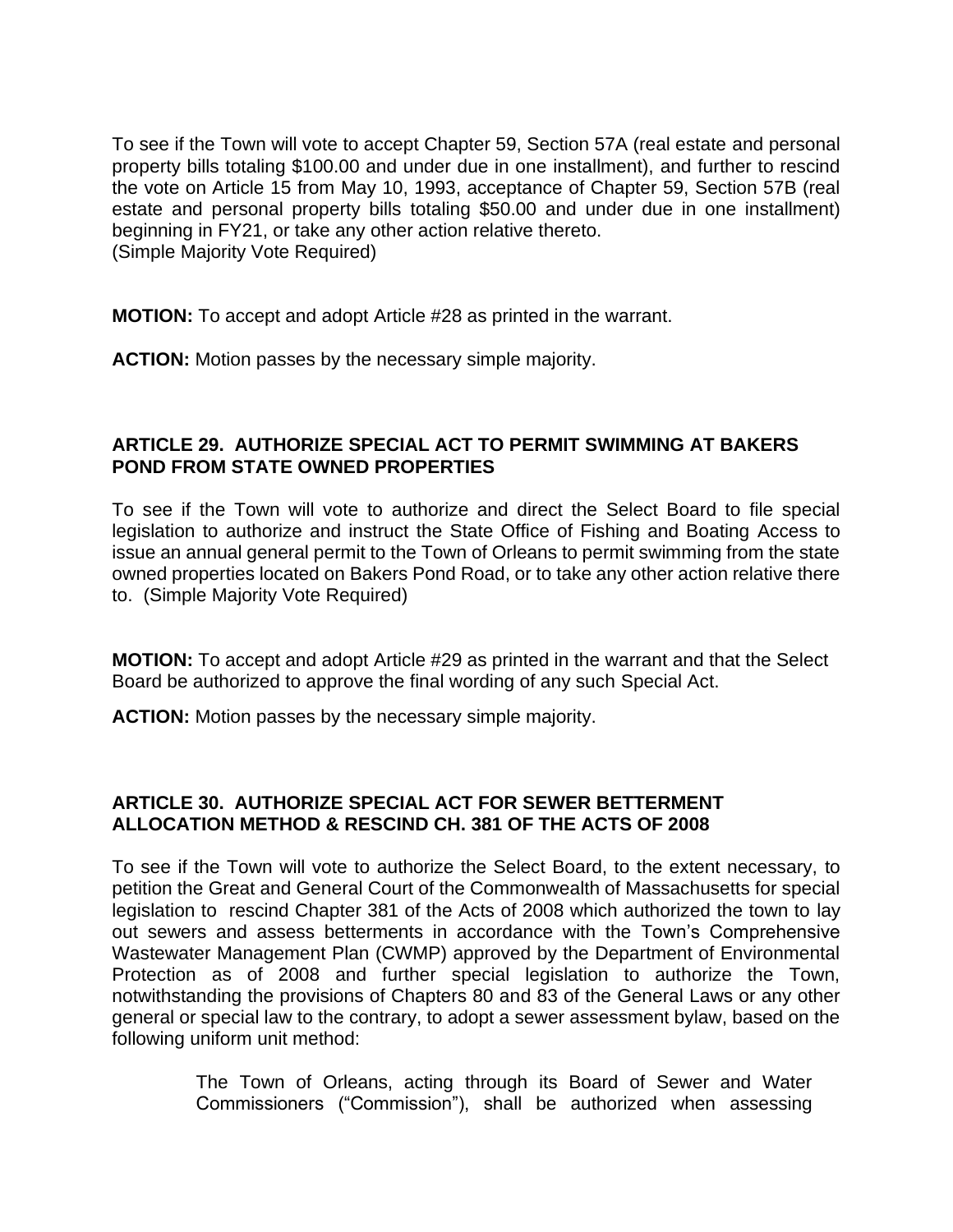betterment assessments to assess the owners of land abutting a public sewer installed by the Town by a rate based upon the following uniform unit method:

Sewer assessments shall be determined utilizing sewer unit values.

A single Sewer Unit shall be equal to the residential water usage for the residential properties abutting the wastewater system. For the purpose of any such bylaw such single Sewer Unit shall be considered "a single family residence" as that term is used in MGL c. 83, §15; however, based on the average daily water usage of a single family residence, as calculated in accordance with paragraphs 1-5 set out below, a single family residence may be assessed one or more Sewer Units.

- 1) The Commission shall assess sewer betterments based upon water usage. An average daily water usage for the residential properties shall be calculated based upon the prior three (3) year average ending with the most recent billed water cycle immediately preceding the date of the project's substantial completion.
- 2) Residential and Non-Residential properties shall be assigned a sewer unit(s) based on their daily water usage relative to the average residential use, provided that the number of sewer units for any residential or nonresidential property shall not be less than one (1) sewer unit.
- 3) Residential undeveloped. Sewer units shall be calculated on the basis of the highest and best use permitted as of right of the zoning then in effect. Potential single family, multifamily, and condominiums and other similar uses shall be converted into sewer units on the basis of residential equivalents using volume calculations.
- 4) Non-Residential, undeveloped. Sewer units shall be calculated on the basis of the highest and best use permitted as of right of the zoning then in effect. Potential non-residential, commercial, industrial, semipublic and other similar uses shall be converted into sewer units on the basis of residential equivalents using volume calculations.
- 5) If a property abuts a private or unaccepted way within which a public sewer has been installed, the Commission shall assess the betterment assessment against said property.

Or take any other action relative thereto. (Simple Majority Vote Required)

**MOTION:** To accept and adopt Article #30 as printed in the warrant and that the Select Board be authorized to approve of the final language of the Special Legislation.

**ACTION:** Motion passes by the necessary simple majority.

### **ARTICLE 31. AMEND GENERAL BYLAW CH. 140 - RIGHT TO FARM**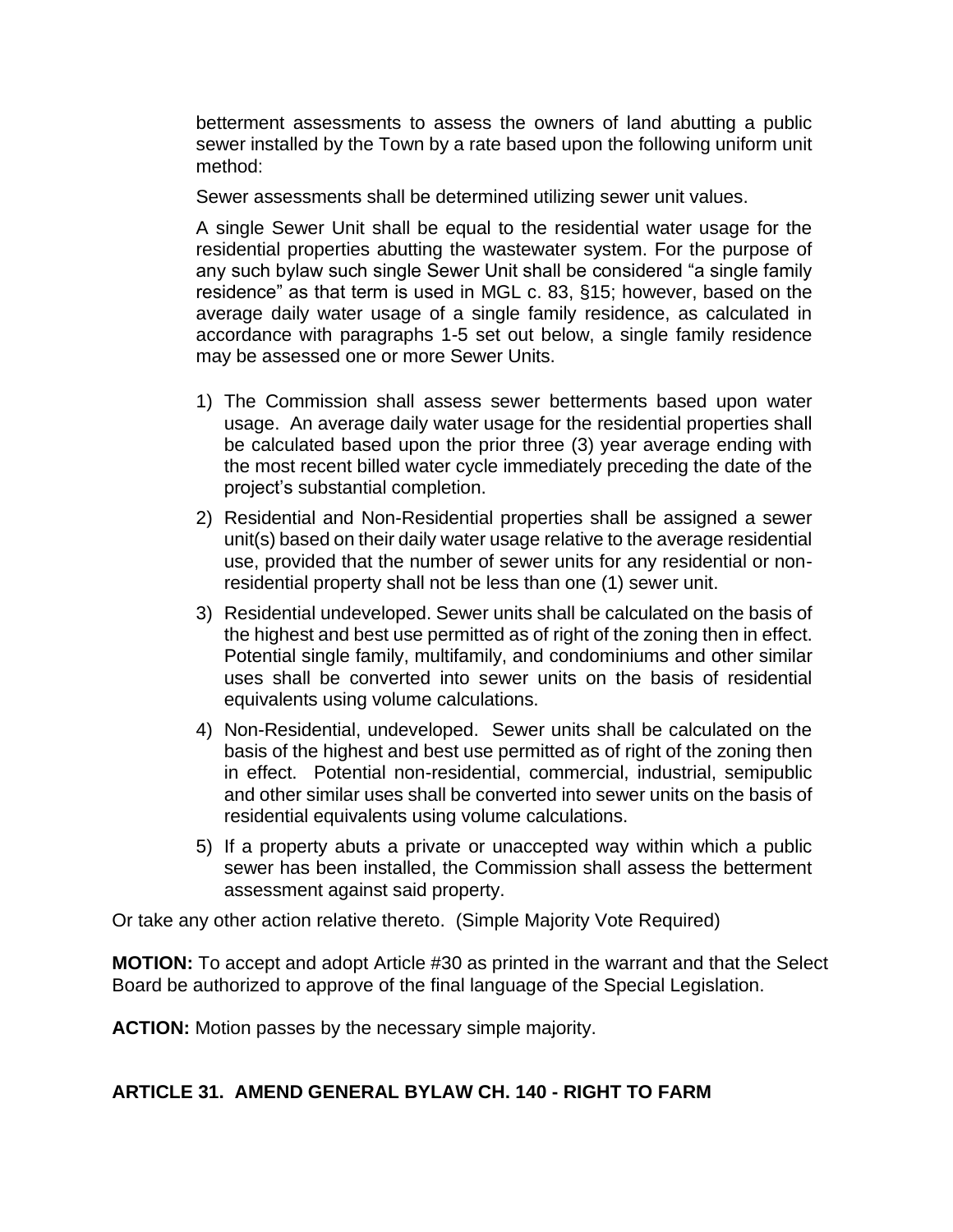To see if the Town will vote to amend Chapter 140. Right to Farm, to read as follows:

**Bold underline** = new language strikethrough = language removed

Chapter 140. Right to Farm **and Fish**

§ [140-1 Legislative purpose and intent.](https://ecode360.com/28463000#28494421) 

- [A.](https://ecode360.com/28494422#28494422) The purpose and intent of this bylaw is to state with emphasis the right to farm accorded to all citizens of the commonwealth under Article 97 of the Constitution, and all state statutes and regulations thereunder, including but not limited to MGL c. 40A, § 3, paragraph 1; MGL c. 90, § 9, MGL c. 111, § 125A and MGL c. 128, § 1A. **This bylaw includes the right to fish commercially in accordance with applicable federal, state, and local regulations.** We the citizens of Orleans restate and republish these rights pursuant to the Town's authority conferred by Article 89 of the Articles of Amendment of the Massachusetts Constitution ("Home Rule Amendment").
- [B.](https://ecode360.com/28494423#28494423) This general bylaw encourages the pursuit of agriculture, promotes agriculturebased economic opportunities, and protects farmlands within the Town of Orleans by**; this bylaw also protects the town's historical agricultural and maritime heritage and traditional employment by** allowing agricultural uses and related activities to function with minimal conflict with abutters and Town agencies. This bylaw shall apply to all jurisdictional areas within the Town.

§ [140-2 Definitions.](https://ecode360.com/28463000#28494424)

- [A.](https://ecode360.com/28494425#28494425) The word "farm" shall include any parcel or contiguous parcels of land, or water bodies used for the primary purpose of commercial agriculture, or accessory thereto.
- [B.](https://ecode360.com/28494426#28494426) The words "farming" or "agriculture" or their derivatives shall include, but not be limited to, the following:

[1\)](https://ecode360.com/28494427#28494427) Farming in all its branches and the cultivation and tillage of the soil;

[2\)](https://ecode360.com/28494428#28494428) Dairying;

[3\)](https://ecode360.com/28494429#28494429) Production, cultivation, growing, and harvesting of any agricultural, aquacultural, floricultural, viticultural, or horticultural commodities;

[4\)](https://ecode360.com/28494430#28494430) Growing and harvesting of forest products upon forest land, and any other forestry or lumbering operations;

[5\)](https://ecode360.com/28494431#28494431) Raising of livestock, including horses;

[6\)](https://ecode360.com/28494432#28494432) Keeping of horses as a commercial enterprise; and

[7\)](https://ecode360.com/28494433#28494433) Keeping and raising of poultry, swine, cattle, ratites (such as emus, ostriches and rheas) and camelids (such as llamas and camels), and other domesticated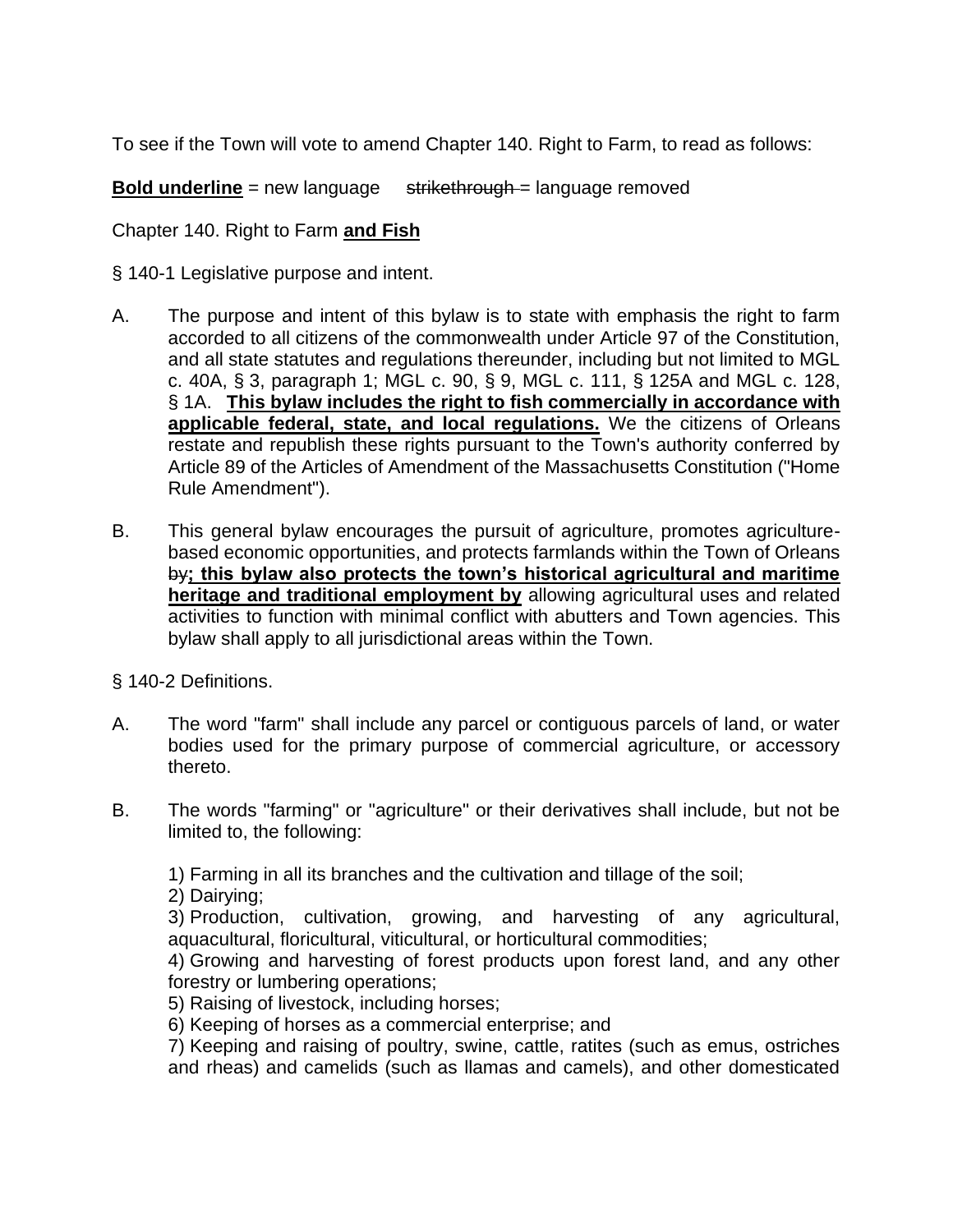animals for food and other agricultural purposes, including bees and fur-bearing animals.

[C.](https://ecode360.com/28494434#28494434) "Farming" shall encompass activities including, but not limited to, the following:

[1\)](https://ecode360.com/28494435#28494435) Operation and transportation of slow-moving farm equipment over roads within the Town;

[2\)](https://ecode360.com/28494436#28494436) Control of pests, including, but not limited to, insects, weeds, predators and disease organism of plants and animals;

[3\)](https://ecode360.com/28494437#28494437) Application of manure, fertilizers and pesticides;

[4\)](https://ecode360.com/28494438#28494438) Conducting agriculture-related educational and farm-based recreational activities, including agri-tourism, provided that the activities are related to marketing the agricultural output or services of the farm;

[5\)](https://ecode360.com/28494439#28494439) Processing and packaging of the agricultural output of the farm and the operation of a farmer's market or farm stand including signage thereto;

[6\)](https://ecode360.com/28494440#28494440) Maintenance, repair, or storage of seasonal equipment, or apparatus owned or leased by the farm owner or manager used expressly for the purpose of propagation, processing, management, or sale of the agricultural products; and [7\)](https://ecode360.com/28494441#28494441) On-farm relocation of earth and the clearing of ground for farming operations.

§ [140-3 Right to farm](https://ecode360.com/28463000#28494442) **and fish** declaration.

The right to farm is hereby recognized to exist within the Town of Orleans. The abovedescribed agricultural activities may occur on holidays, weekdays, and weekends by night or day and shall include the attendant incidental noise, odors, dust, and fumes associated with normally accepted agricultural practices. It is hereby determined that whatever impact may be caused to others through the normal practice of agriculture is more than offset by the benefits of farming **and fishing** to the neighborhood, community, and society in general. The benefits and protections of this bylaw are intended to apply exclusively to those commercial **or non-commercial** agricultural**, aquacultural, and fishing** and farming operations and activities conducted in accordance with generally accepted agricultural practices. Moreover, nothing in this Right to Farm **Bbylaw** shall be deemed as acquiring any interest in land, or as imposing any land use regulation, which is properly the subject of state statute, regulation, or local zoning law.

### § [140-4 Disclosure notification.](https://ecode360.com/28463000#28494443)

Copies of the disclosure notification shall be prepared by the Town and included on a one-time basis with the mail out of Town real estate tax bills. Following the initial mail out, copies of the disclosure notification will be included on a continuing basis with the mail out of municipal lien certificates.

### DISCLOSURE NOTIFICATION:

It is the policy of this community to conserve, protect and encourage the maintenance and improvement of agricultural, and aquacultural**, and fishing** resources for the production of food and other agricultural products and also for its natural and ecological value. This disclosure notification is to inform buyers or occupants that the property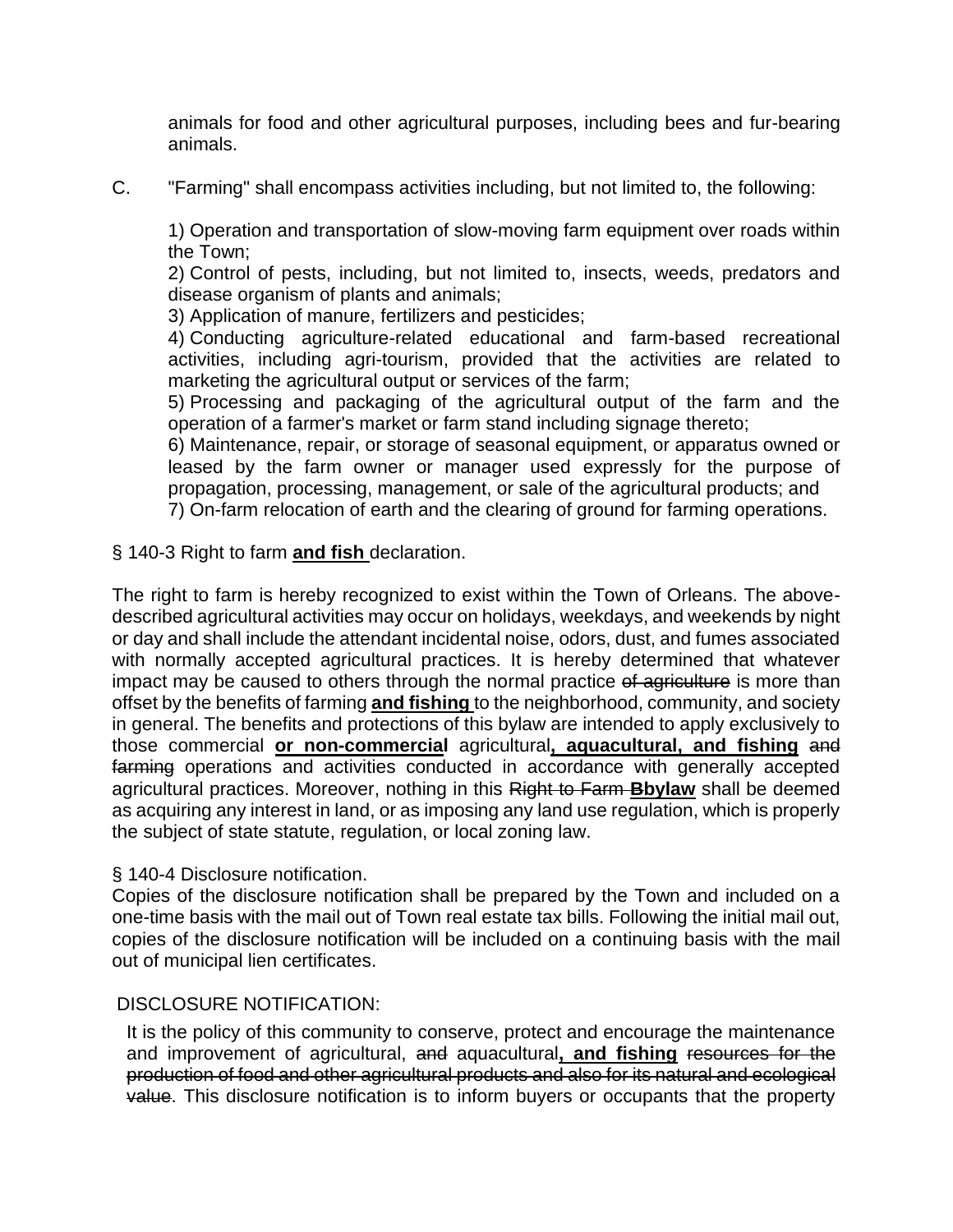### DISCLOSURE NOTIFICATION:

they are about to acquire or occupy lies within a town where farming activities occur. Such farming activities may include, but are not limited to, activities that cause attendant incidental noise, dust and odors associated with normally accepted agricultural practices. Buyers or occupants are also informed that any property within the Town may be impacted by commercial agriculture, aquaculture, and **fishing** other farming activities.

§ [140-5 Resolution of disputes.](https://ecode360.com/28463000#28494444)

**[A.](https://ecode360.com/28494445#28494445)** Any person who seeks to complain about the operation of a farm **any farming or fishing operation** may, notwithstanding pursuing any other available remedy, file a grievance with the **Agricultural Advisory Council or the Shellfish & Waterways Committee which will review and facilitate the resolution of the grievance and**  report its recommendations to the appropriate town authority. Board of Selectmen, the Zoning Enforcement Officer, or the Board of Health, depending upon the nature of the grievance. The filing of the grievance does not suspend the time within which to pursue any other available remedies that the aggrieved may have. The Zoning Enforcement Officer or the Board of Selectmen may forward a copy of the grievance to the Agricultural Advisory Council or its agent, which shall review and facilitate the resolution of the grievance, and report its recommendations to the referring Town authority within an agreed upon time frame.

# **[B.](https://ecode360.com/28494446#28494446)**

The Board of Health, except in cases of imminent danger or public health risk, may forward a copy of the grievance to the Agricultural Advisory Council or its agent, which shall review and facilitate the resolution of the grievance, and report its recommendations to the Board of Health within an agreed upon time frame.

§ [140-6 Severability clause.](https://ecode360.com/28463000#28494447)

If any part of this bylaw is for any reason held to be unconstitutional or invalid, such decision shall not affect the remainder of this bylaw. The Town of Orleans hereby declares the provisions of this bylaw to be severable.

§ [140-7 Relationship to existing Bylaws, rules and regulations.](https://ecode360.com/28463000#28494448) 

Notwithstanding anything contained herein to the contrary, nothing in this bylaw shall supersede any existing Town bylaw, zoning bylaw, rule or regulation and all such existing bylaws, rules and regulations shall continue in full force and effect.

Or take any other action relative thereto. (Simple Majority Vote Required)

**MOTION:** That Article # 31 be amended to read as approved by the Shellfish & Waterways Committee. Specifically:

Section 140-1 B.,  $4^{\text{th}}$  line, that the words "related uses" be deleted and the words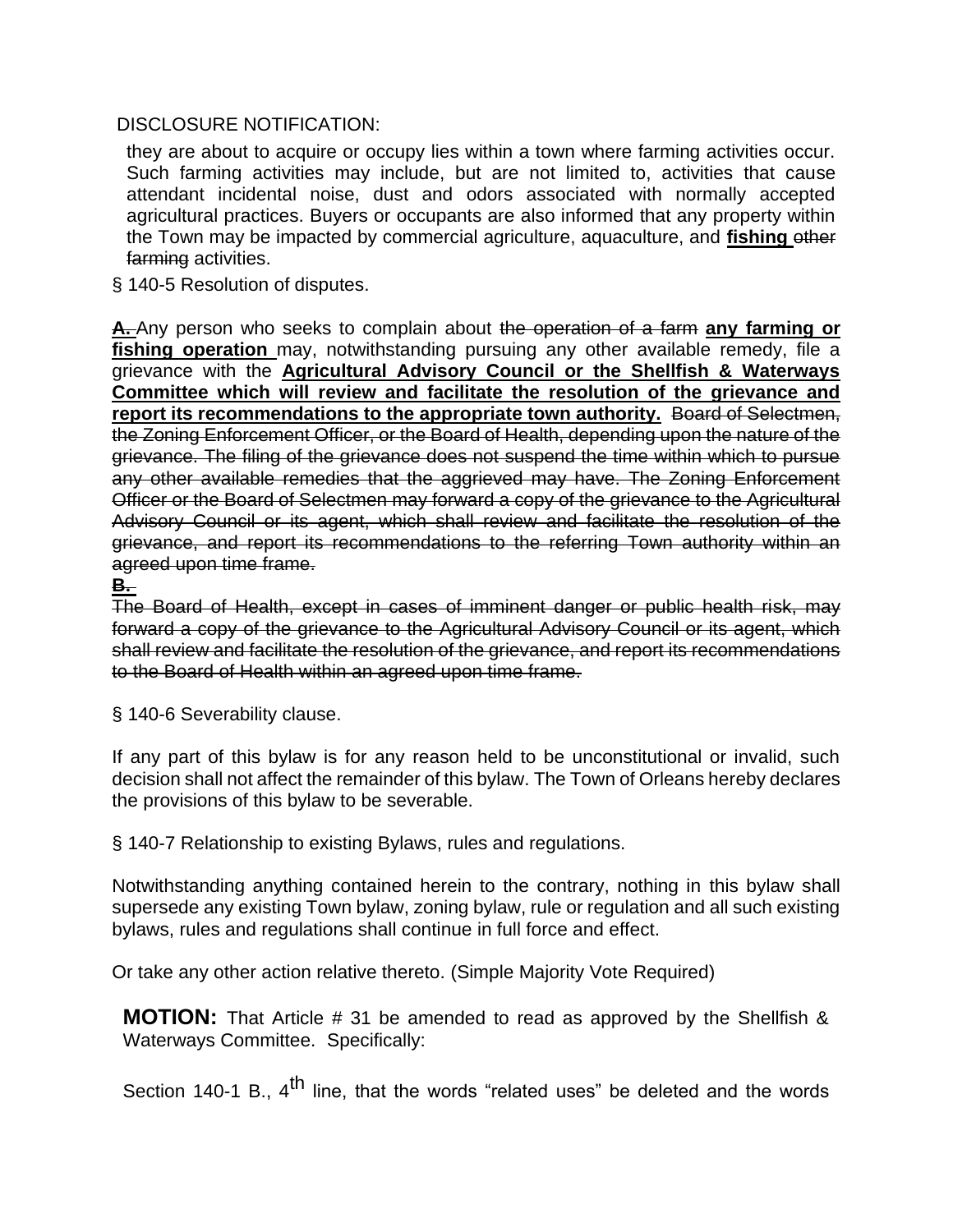"commercial fishing" inserted in their place;

Section 140-2.C., to add a new subheading 8) to read: "Commercial fishing and activities necessary thereto";

Section 140-4 Disclosure Notification, 2<sup>nd</sup> line, after the "fishing" add the word "resources";

And under the same Disclosure Notification, on the 2<sup>nd</sup> to last line, after the word "commercial" add the words "or non-commercial".

The Shellfish & Waterways Committee worked to develop a bylaw amendment that would recognize the importance and value of fishing in our town. We ask that the bylaw language be amended to be the same as that recommended by the committee. The changes, though small, add clarity to the bylaw proposal.

**ACTION:** Motion passes by the necessary simple majority.

### **ARTICLE 32. AMEND ZONING BYLAW CH. 164-4. DEFINITIONS AND CH. 164-13. SCHEDULE OF USE REGULATIONS**

To see if the Town will vote to amend the Zoning Bylaws, Section 164-4 Definitions to read as follows:

**Bold underline** = new language strikethrough = language removed

**Customary or Self-Employed Home Occupation:** This term shall include carpenters, electricians, painters, plumbers, paper-hangers, **and** shellfish opening, and the storage of fishing equipment as customarily carried on in the Town, masons, radio and TV repairs, dressmaking, hand laundering, home handicrafts, home cooking, lawn mower and bicycle repairs, the practice of any recognized profession and any others of similar nature, which may be approved on Special Permit by the Board of Appeals, provided it is not injurious, noxious and offensive to the neighborhood, and provided there is no outside display of goods. This definition does not include a home office which has no non-occupant employees, on-site sales, or any other external evidence of the occupation.

And further, amend Section 164-13. Schedule of Use Regulations, as follows:

|                                             | <b>DISTRICTS</b> |           |    |           |     |  |     |           |           |
|---------------------------------------------|------------------|-----------|----|-----------|-----|--|-----|-----------|-----------|
| <b>AGRICULTURAL</b>                         |                  | <b>RB</b> | LВ | <b>GB</b> | VC. |  | CD# | <b>SC</b> | <b>MB</b> |
| Agricultural, horticultural, floricultural, | ∣ P              | D         |    | n         | D   |  |     |           |           |
| or-aquaculture use, storage of              |                  |           |    |           |     |  |     |           |           |
| fishing gear and uses customarily           |                  |           |    |           |     |  |     |           |           |

**§**164-13 Schedule of Use Regulations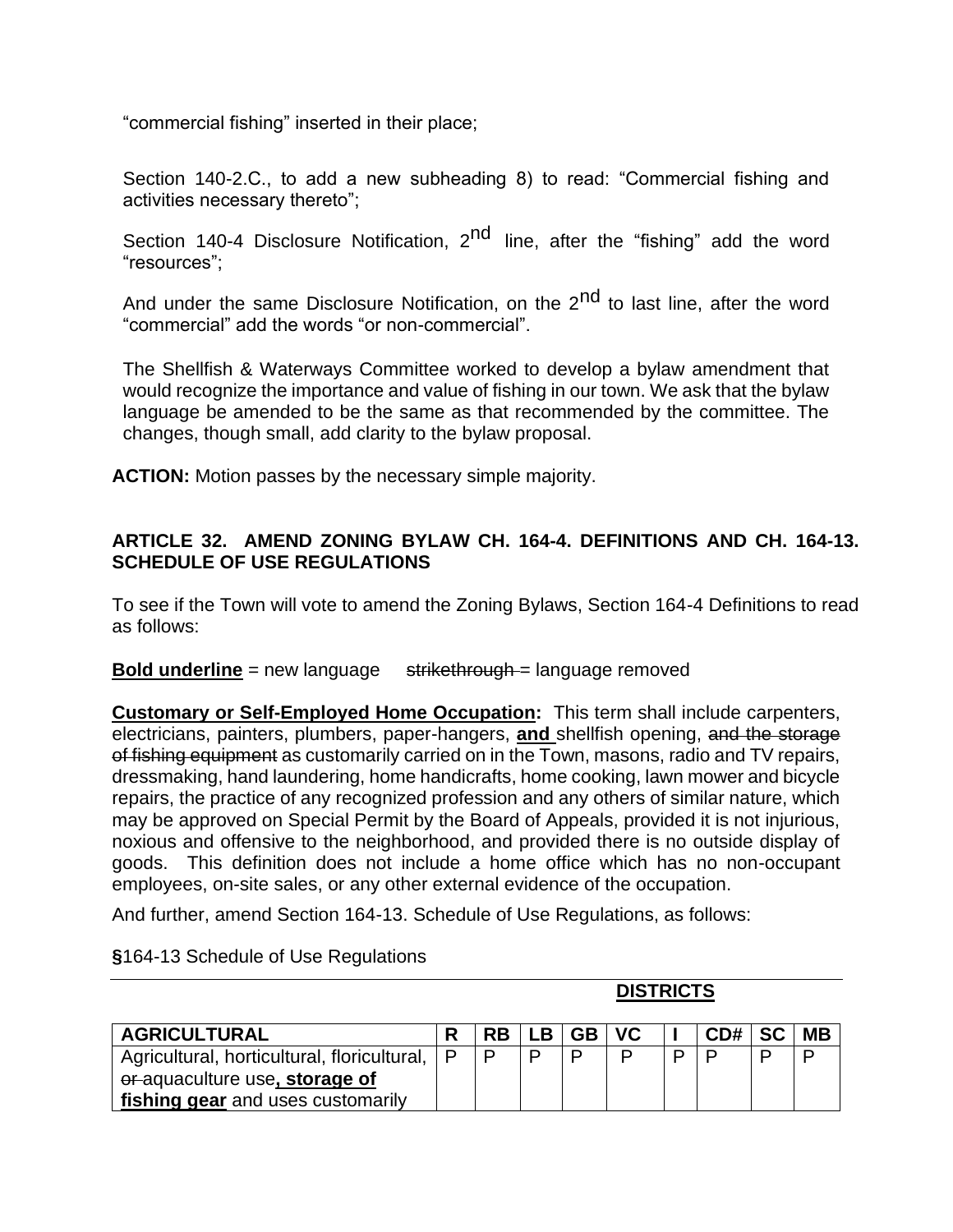| necessary thereto except piggeries<br>on parcels of less than five acres. |  |  |  |  |  |
|---------------------------------------------------------------------------|--|--|--|--|--|
|                                                                           |  |  |  |  |  |

Or to take any other action relative thereto (2/3 Vote Required)

**MOTION:** To accept and adopt Article #32 as printed in the warrant.

**ACTION:** Yes =383, No = 13**.** Motion passes by the necessary 2/3/ vote.

# **ARTICLE 33. AMEND ZONING BYLAW CH. 164-31. APARTMENT DEVELOPMENT**

To see if the Town will vote to amend the Town's Zoning Bylaw Section 164-31. Apartment Development, subsection B. to read as follows:

**Bold underline** = new language strikethrough = language removed

## **§164-31 Apartment Development**

- B. Dimensional Requirements
	- 1. Lot Area and Density
	- a. Lot Area. Minimum lot area for apartment development shall be as follows:

| <b>RB District</b> | 60,000 s.f. of contiguous buildable upland   |
|--------------------|----------------------------------------------|
| LB, GB Districts:  | 0 30,000 s.f. of contiguous buildable upland |
| VC District:       | 0 s.f. of contiguous buildable upland        |

Or to take any other action relative thereto. (2/3 Vote Required)

**MOTION:** To accept and adopt Article #33 as printed in the warrant.

**ACTION:** Yes =326, No = 71**.** Motion passes by the necessary 2/3/ vote.

# **ARTICLE 34. AMEND ZONING BYLAW CH. 164-4. DEFINITIONS**

To see if the Town will vote to amend the Town's Zoning Bylaw Section 164-4. Definitions, by amending the following definition, to read as follows:

**Bold underline** = new language strikethrough = language removed

**Apartment:** A structure **or lot**, regardless of form of tenure, containing three (3) of more dwelling units or a mixed-use structure containing three (3) or more dwelling units having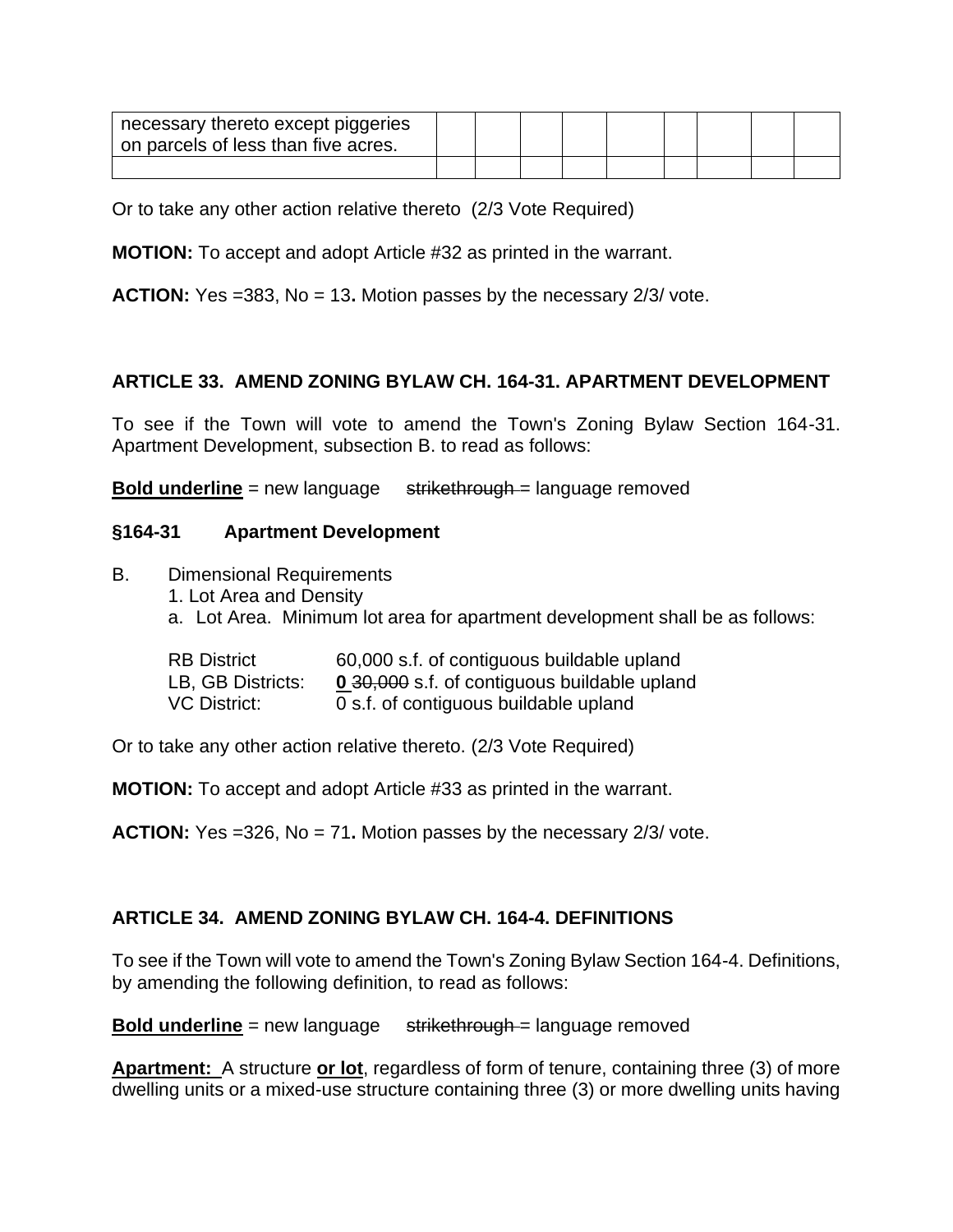a majority of floor area devoted to non-residential use**,** except that up to four (4) dwelling units may be contained in a commercial structure in the Village Center District without being considered an apartment (See section §164-32 and §164-19.1). Or to take any other action relative thereto. (2/3 Vote Required)

**MOTION:** To accept and adopt Article #34 as printed in the warrant.

**ACTION:** Yes =371, No = 35**.** Motion passes by the necessary 2/3/ vote.

## **ARTICLE 35. AMEND ZONING BYLAW CH. 164-34 A.(1). OFF-STREET PARKING REGULATIONS**

To see if the Town will vote to amend the Zoning Bylaws, Section 164-34 Off-Street Parking Regulations, subsection A.(1) to read as follows:

**Bold underline** = new language strikethrough = language removed

## **§164-34 Off Street Parking Regulations**

#### **A. General Provisions**

**(1)** Off street parking space shall be provided as specified in this By-law and shall be furnished with necessary passageways and driveways. All such space shall be deemed to be required space on the lot on which it is situated and shall not be encroached upon or reduced in any manner. All parking areas, passageways, and driveways (except when provided in connection with one-family residences) shall be surfaced with a dustless, durable, all-weather pavement, clearly marked for car spaces and shall be adequately drained, all subject to the approval of the Building Inspector. An area of three hundred (300) square feet of appropriate dimensions for the parking of an automobile, including maneuvering area and aisles, shall be considered as one (1) off-street parking space. **Designated parking spaces shall be not less than ten (10) feet in width.** Except in the VC District, in no case shall a driveway, maneuvering area, aisle or parking space, except loading or service area, be closer than ten feet (10') to a building in any business district. Said ten-foot setback area is to be used only for green area and pedestrian walkways, raised or lowered or otherwise protected. Landscaping, consisting of attractive trees, shrubs, plants and grass lawns shall be required and planted in accordance with the site plans. Special buffer planting shall be provided along the side and rear property lines so as to provide protection to adjacent properties when such lot lines abut residential districts or uses. Or to take any other action relative thereto. (2/3 Vote Required)

**MOTION:** To accept and adopt Article #35 as printed in the warrant.

**ACTION:** Yes =370, No = 27**.** Motion passes by the necessary 2/3/ vote. **ARTICLE 36. AMEND ZONING BYLAW CH. 164-32. DWELLINGS IN COMMERCIAL STRUCTURES OR ACCESSORY TO COMMERCIAL USES**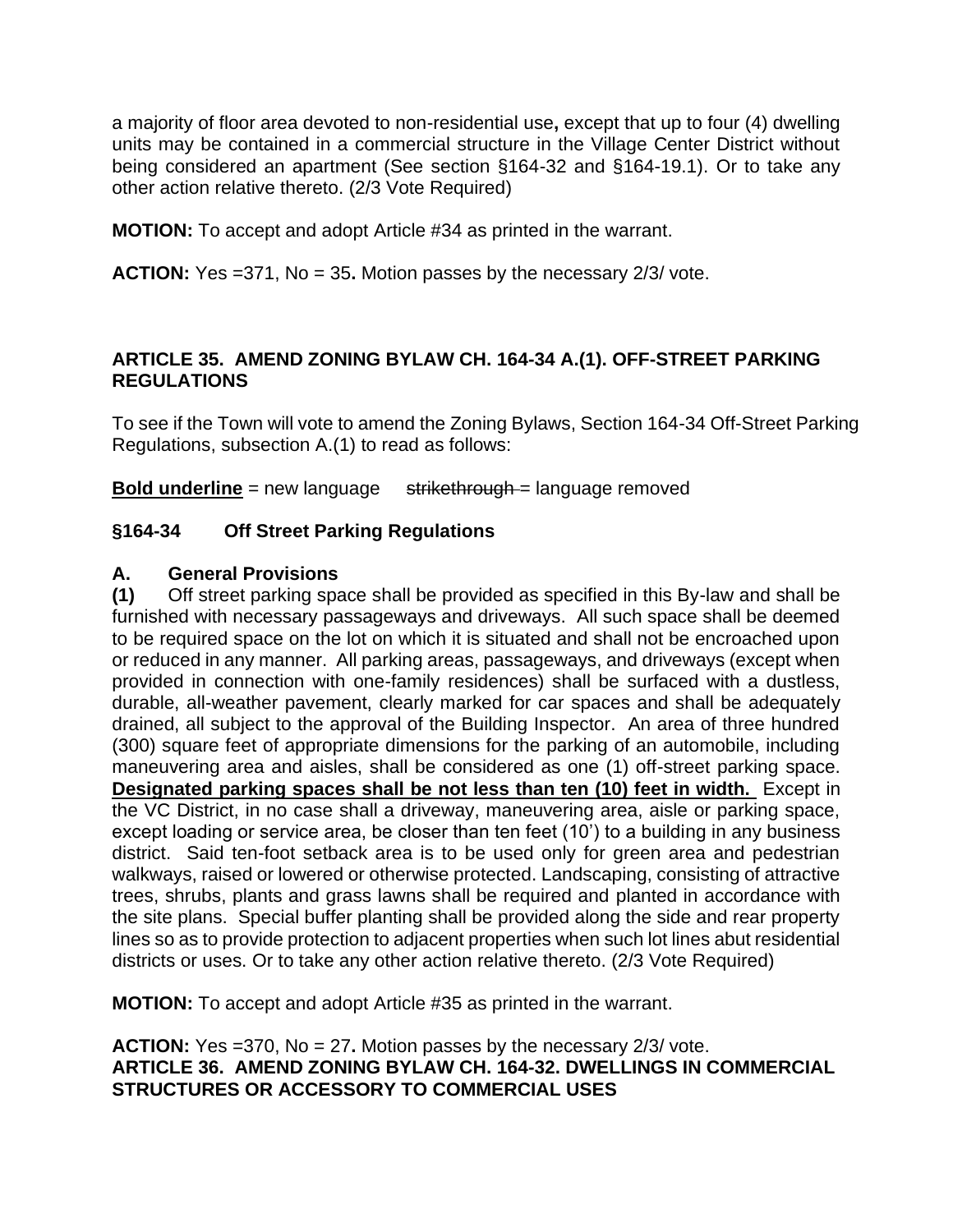To see if the Town will vote to amend the Zoning Bylaws, Section 164-32 Dwellings in Commercial Structures or Accessory to Commercial Uses, subsection 3. Other Business Districts, to read as follows:

**Bold underline** = new language strikethrough = language removed

3. Other Business Districts

No more than two (2) dwelling units may be allowed on a lot within a structure used for commerce through new construction, addition, or conversion. The following criteria must be met:

- a. The principal use of the structure must be devoted to the commercial use. **At least 30% of the floor area on the parcel shall be used for commercial purposes.**
- b. Lot area shall equal at least two thousand two hundred (2,200) square feet for each dwelling unit in addition to the area required for the commercial use.
- c. Off-street parking shall be provided for the dwelling units as per requirements of this chapter.
- d. For each dwelling unit having in excess of one (1) bedroom, unpaved open space of at least four hundred fifty (450) square feet shall be provided.

<sup>1</sup>Up to four (4) units may be allowed, see Section 164-19.1.E.

And further, to amend Section 164-4. Definitions, to read as follows:

Commercial Structures with Dwelling Units: A structure with mixed uses, containing a maximum of two (2) dwelling units, but having a majority of the gross floor area devoted to non-residential use; includes **including** buildings containing office, retail or other nonresidential use together with the dwelling units. **Any mixed use containing more than 2 dwelling units, or 4 dwelling units in the Village Center District, shall be regulated as Apartment Development under Section 164-31.**

Or to take any other action relative thereto. (2/3 Vote Required)

**MOTION:** To accept and adopt Article #36 as printed in the warrant.

**ACTION:** Yes =378, No = 12**.** Motion passes by the necessary 2/3/ vote.

# **ARTICLE 37. AMEND ZONING BYLAW CHAPTER 164-40.4. MARIJUANA ESTABLISHMENTS**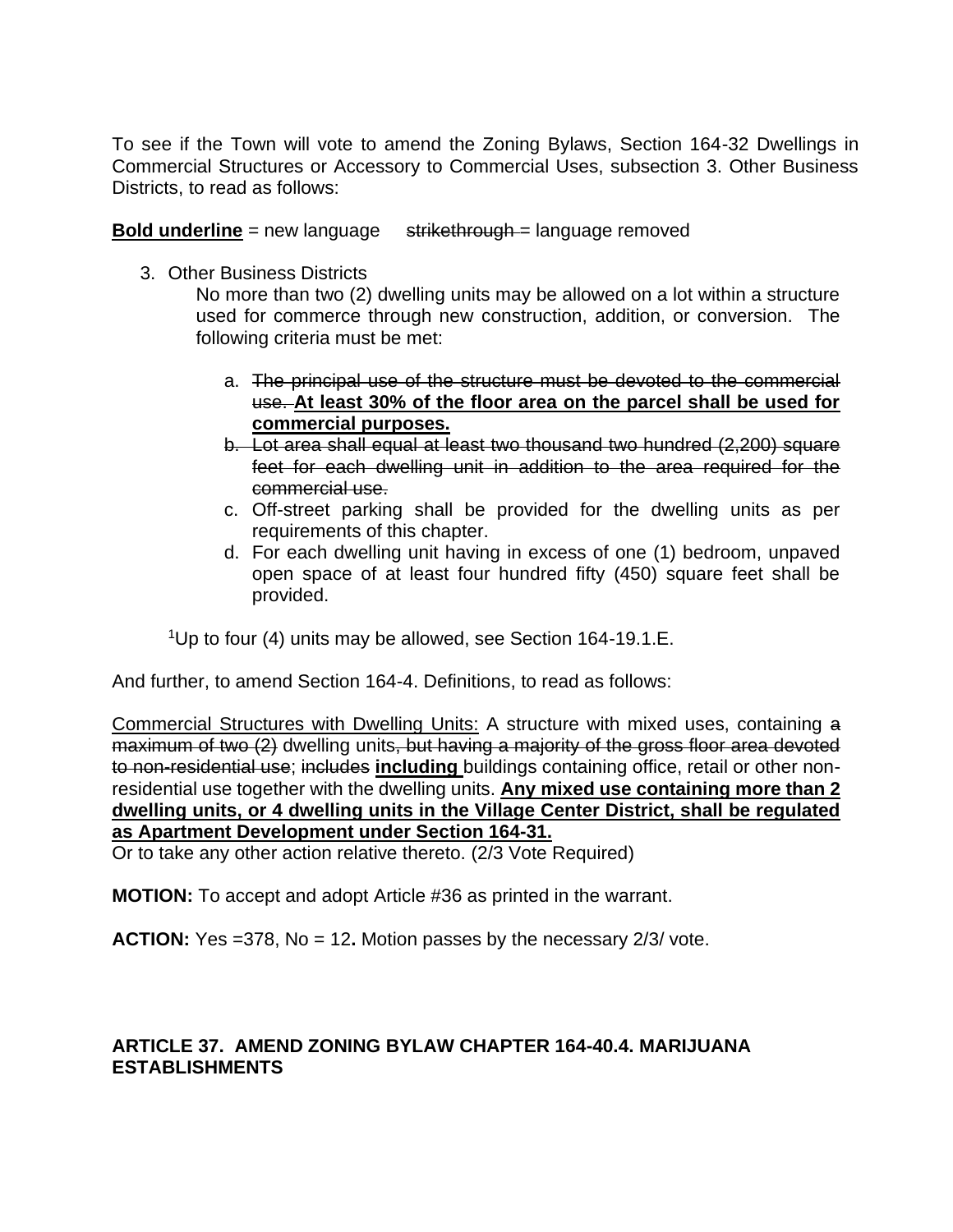To see if the Town will vote to amend the Town's Zoning Bylaw Section 164-40.4 Marijuana Establishments, as follows:

**Bold underline** = new language strikethrough = language removed

#### **164-40.4. Marijuana Establishments**

#### **C. Applicability**

**(2)** Marijuana retailers as defined herein shall be prohibited in all zoning districts. **Pursuant to MGL c. 94G, §3(a)(2), the number of Marijuana Retailers shall be limited to two (2) establishments in Orleans, each required to be an unrelated, licensed entity.**

#### **D. General Requirements for Marijuana Establishments**

**(3)** (Reserved) **The hours of operation of a Marijuana Retailer shall not exceed the Alcoholic Beverages Control Commission (ABCC) maximum hours of operation for liquor licenses not to be drunk on premises pursuant to MGL c. 138 §15, but may be limited by conditions of the special permit.**

And further to amend Section 164-13 Schedule of Use Regulations, as follows:

Section 164 Attachment 1

### **DISTRICTS**

 $[O =$  Prohibited,  $A =$  Board of Appeals approval required (Special Permit)

| <b>COMMERCIAL</b>                                       | R | RB       | LВ         | <b>GB</b>  | VC       |    | CD# | <b>SC</b> | <b>MB</b> |
|---------------------------------------------------------|---|----------|------------|------------|----------|----|-----|-----------|-----------|
|                                                         |   |          |            |            |          |    |     |           |           |
| Marijuana Cultivator, up to 5,000<br>S.f. <sup>10</sup> | O | O        | A          | A          | O        | A  | Ω   |           |           |
| Marijuana Cultivator, more than<br>5,000 s.f. $^{10}$   | O | $\Omega$ | A          | A          | Ω        | Α  | ∩   |           |           |
| Craft Marijuana Cooperative                             | O | O        | A          | A          | O        | Α  | ∩   | O         | O         |
| Marijuana Product Manufacturer                          | O | $\Omega$ | A          | A          | O        | Α  | Ω   | $\cap$    | ∩         |
| Marijuana Retailer                                      | O | O        | $\Theta$ A | $\Theta$ A | O        | ΘA | Ω   | $\bigcap$ | ∩         |
| Marijuana Transporter                                   | O | O        | A          | A          | $\Omega$ | Α  | Ω   | O         | ∩         |
| Marijuana Research Facility                             | O | $\Omega$ | A          | A          | A        | A  | O   | $\bigcap$ | O         |
| Marijuana Testing Laboratory                            | Ω | O        | A          | A          | A        | A  | Ω   | O         | ∩         |
| Marijuana Microbusiness                                 | O | $\cap$   | А          | А          | Ω        | А  | O   |           |           |

<sup>10</sup> Area limitation refers to canopy as defined in 935 CMR 500.02

Or to take any other action relative thereto. (2/3 Vote Required)

**MOTION:** To accept and adopt Article #37 as printed in the warrant.

**MOTION:** To indefinitely postpone Article #37.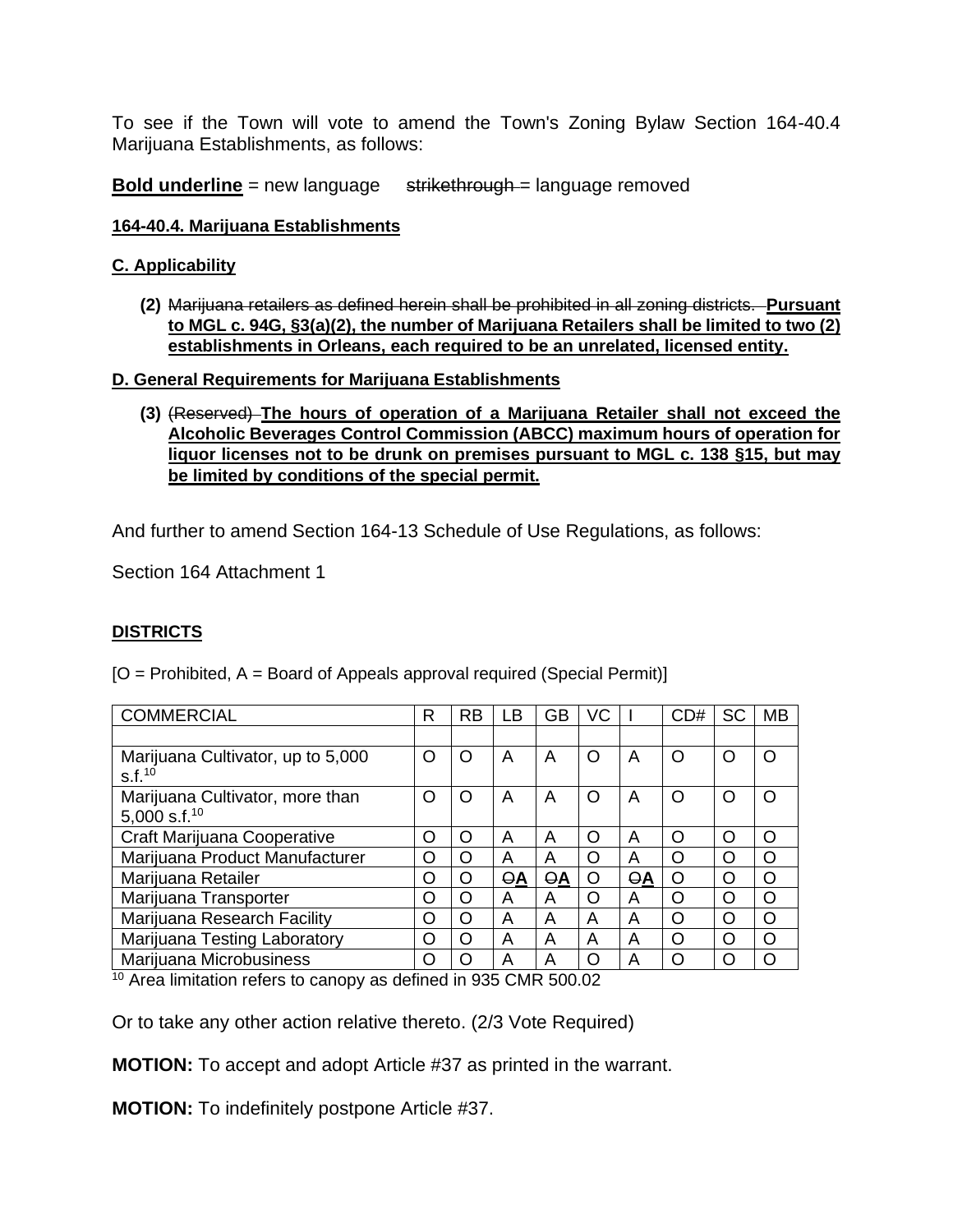**MOTION:** To call the question to indefinitely postpone

**ACTION:** Yes =366, No = 46**.** Motion passes by the necessary 2/3/ vote.

**ACTION ON THE MOTION TO INDEFINITELY POSTPONE:** Yes = 27, No = 286. Motion to indefinitely postpone fails.

**MOTION:** To move the question on the main motion.

**ACTION:** Yes = 390, No = 27, motion to move the question passes by necessary 2/3.

**ACTION ON THE MAIN MOTION:** Yes = 303, No = 123, passes by necessary 2/3.

### **ARTICLE 38. RESCIND GENERAL BYLAW CH. 64 PROHIBITING MARIJUANA RETAILS SALES**

To see if the Town will vote to amend the General Bylaw of the Town by deleting Ch. 64 of the Orleans Town Code which prohibits Marijuana Retailers in Orleans, in its entirety:

(The strike through below denotes the Chapter being deleted.)

Chapter 64 Prohibition of Marijuana Retailer(s)

The operation of a Marijuana Retailer, as defined in M.G.L. c. 94G, §1 and the Cannabis Control Commission Regulations 935 CMR 500.000 et seq. governing the Adult Use of Marijuana, is prohibited. This prohibition shall not apply to the sale, distribution or cultivation of marijuana for medical purposes, licensed under Chapter 369 of the Acts of 2012 and currently permitted in the Town of Orleans.

Or to take any other action relative thereto. (Simple Majority Vote Required)

**MOTION:** To accept and adopt Article #38 as printed in the warrant.

**ACTION:** Motion passes by the necessary simple majority.

### **ARTICLE 39. NAMING VETERANS MEMORIAL PARK AT ACADEMY PLACE**

To see if the Town will vote to name the triangular shaped property located at the intersections of Main Street, South Orleans Road and Academy Place as Veterans Memorial Park at Academy Place; or to take any other action relative thereto (2/3 Vote Required)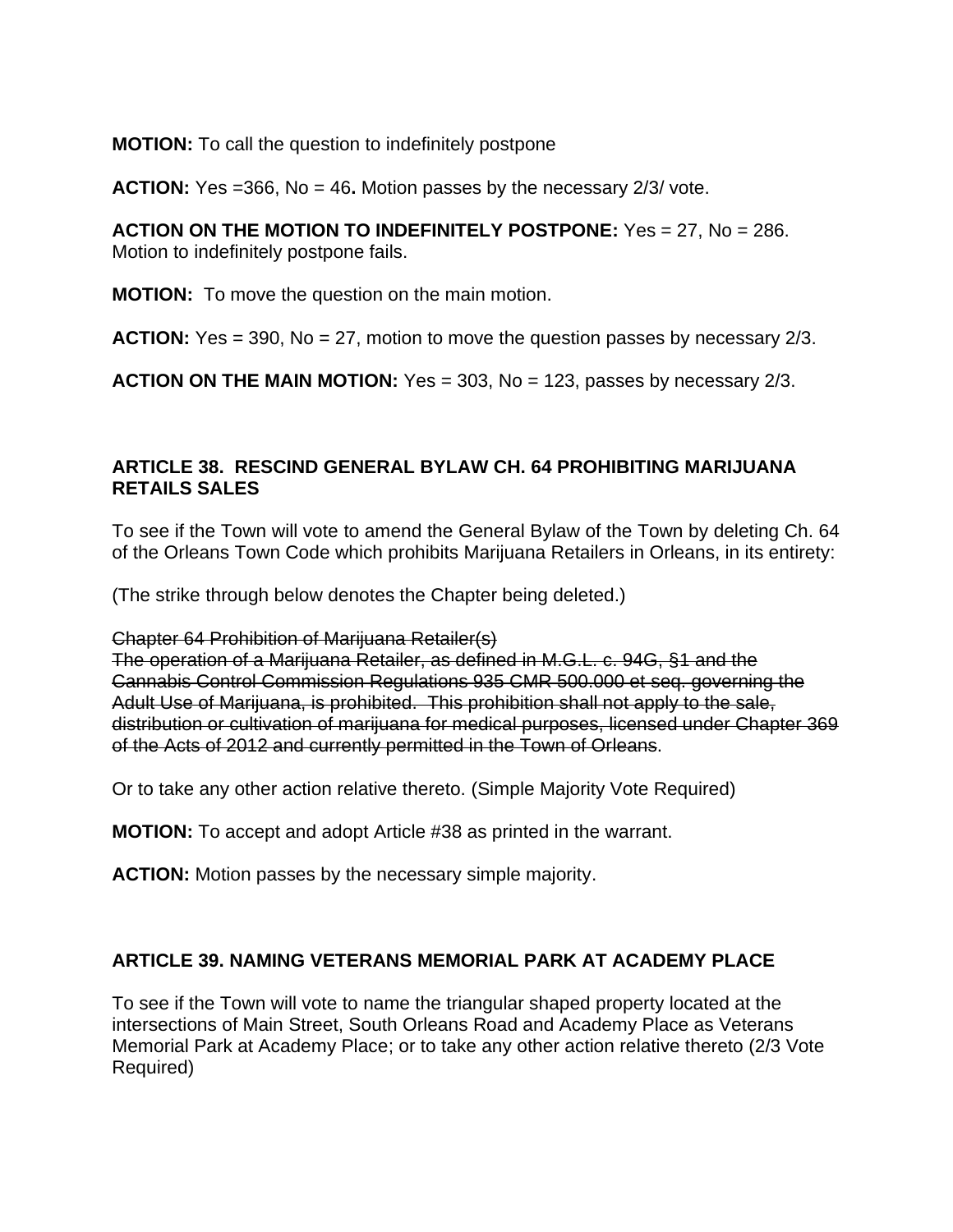**MOTION:** To accept and adopt Article #39 as printed in the warrant.

**ACTION:** Yes = 329, No = 17, motion passes by the necessary 2/3 majority.

### **ARTICLE 40. AMEND GENERAL BYLAW CH. 94. FEES, ARTICLE V. NONPAYMENT OF FEES AND TAXES**

To see if the Town will vote to amend the General Bylaws, Section 94-6. Non-Payment of Fees and Taxes as follows:

**Bold underline** = new language strikethrough = language removed

(a) The Tax Collector or other municipal official responsible for records of all municipal taxes, assessments, betterments and other municipal charges, hereinafter referred to as the Tax Collector, shall annually furnish to each department, board, or commission or division, hereinafter referred to as the licensing authority, that issues licenses or permits including renewals and transfers, a list of any person, corporation, or business enterprise, hereinafter referred to as the party, that has neglected or refused to pay any local taxes, fees, assessments, betterments or other municipal charges for not less than a twelve month period, and that such party has not filed in good faith a pending application for an abatement of such tax or a pending petition before the appellate tax board.

Or to take any other action relative thereto. (Simple Majority Vote Required)

**MOTION:** To indefinitely postpone Article #40.

**ACTION:** Motion passes by necessary simple majority to indefinitely postpone.

### **ARTICLE 41. COMMERCIAL USE – SINGLE USE PLASTIC WATER BOTTLE BAN**

To see if the Town will vote to adopt the following as a General Bylaw and to insert it into the Code of the Town of Orleans, Massachusetts, Chapter 129 Section 129-2.

Section 1. Sale of Single-Use Plastic Water Bottles

Effective on September 1, 2021, it shall be unlawful to sell non-carbonated, unflavored drinking water in single-use plastic bottles of less than one gallon in the Town of Orleans. Enforcement of this regulation will begin September 1, 2021.

Section 2. Definitions

A single-use plastic bottle is a beverage container made from any type of plastic resin.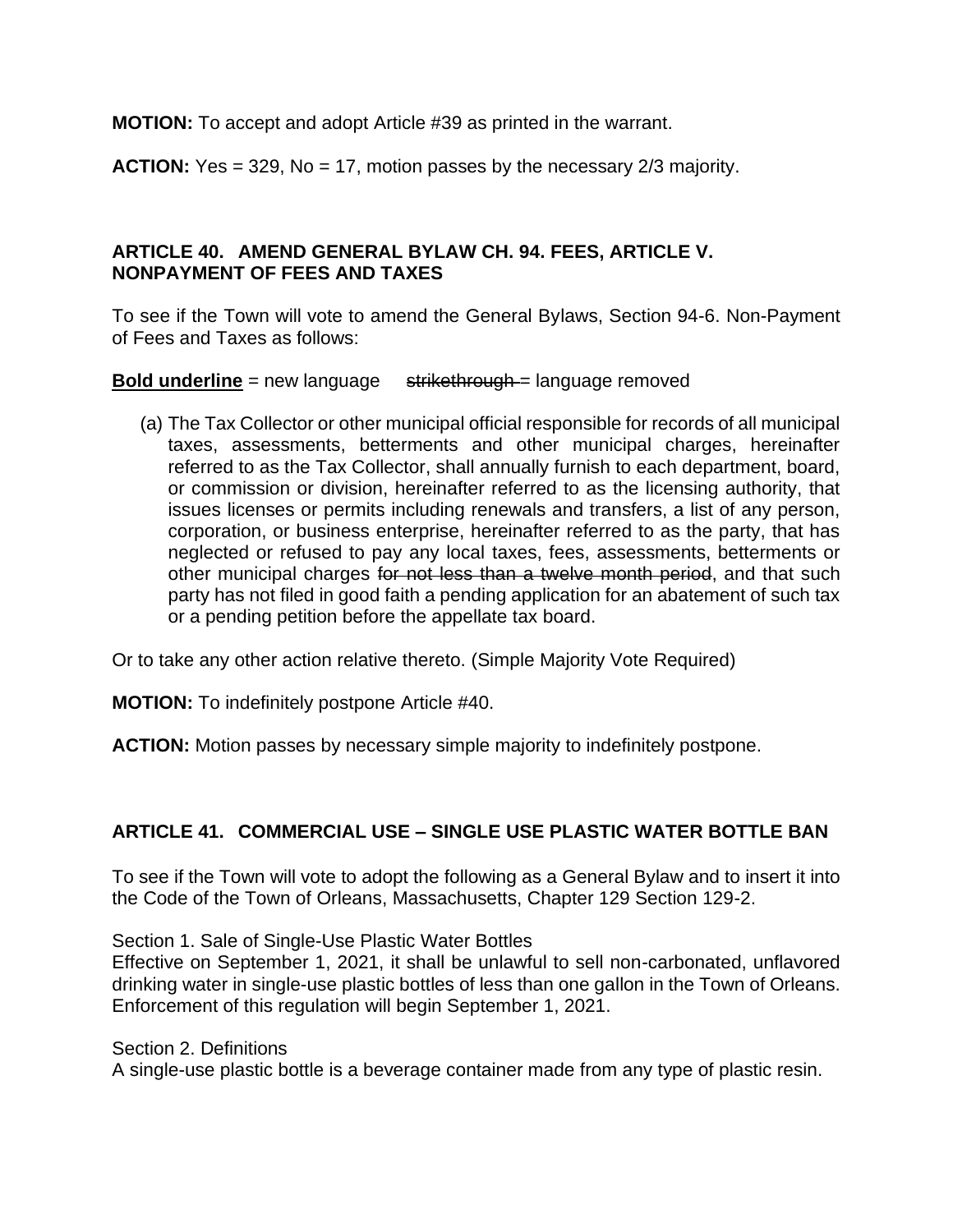#### Section 3. Exemptions

Sales or distribution of non-carbonated, unflavored drinking water in single-use plastic bottles occurring subsequent to a declaration of emergency (by the Emergency Management Director or other duly authorized Town, County, Commonwealth or Federal official) affecting the availability and/or quality of drinking water to residents of the Town shall be exempt from this bylaw until seven days after the declaration has ended.

#### Section 4. Enforcement

Enforcement of this article shall be the responsibility of the Board of Health or its designee. The Board of Health shall determine the inspection process to be followed, incorporating the process into other Town duties as appropriate. Any establishment conducting sales in violation of this article shall be subject to a non-criminal disposition fine as specified in G. L. Chapter 40 § 21D. The following penalties apply:

- First violation: Written warning
- Second violation: \$150 fine
- Third and subsequent violations: \$300 fine

Each day a violation continues constitutes a separate violation, incurring additional fines. Any such fines collected shall be payable to the Town of Orleans.

All businesses will be routinely inspected until the Board of Health deems the inspection to no longer be required.

Or to take any other action relative thereto. (Simple Majority Vote Required)

**MOTION:** To accept and adopt Article #41 as printed in the warrant.

**ACTION:** Motion passes by necessary simple majority.

### **ARTICLE 42. CLIMATE CRISES RESPONSE RESOLUTION**

To see if the Town will vote to direct the Select Board to develop a Comprehensive Climate Action Plan for Orleans in 2020 in response to the global climate emergency and identify a focal point in Town Government for managing the process. The plan should have two main pillars; one related to mitigation (reducing carbon emissions) and the other directed to adaptation (managing the impacts from legacy and ongoing carbon emissions).

The mitigation element would start with a green-house gases inventory (an estimation of the 'carbon footprint' of the town). This would become the base line for measuring reductions to reach a net carbon neutral outcome with net zero greenhouse gas emission by 2035. It would then lay out a set of actions to reach that goal.

Similarly, the adaptation plan would undertake an integrated review of the vulnerabilities the Town faces and recommend necessary actions.

All aspects of the process should include an active program of public outreach and education.

Or to take any other action relative thereto. (Simple Majority Vote Required)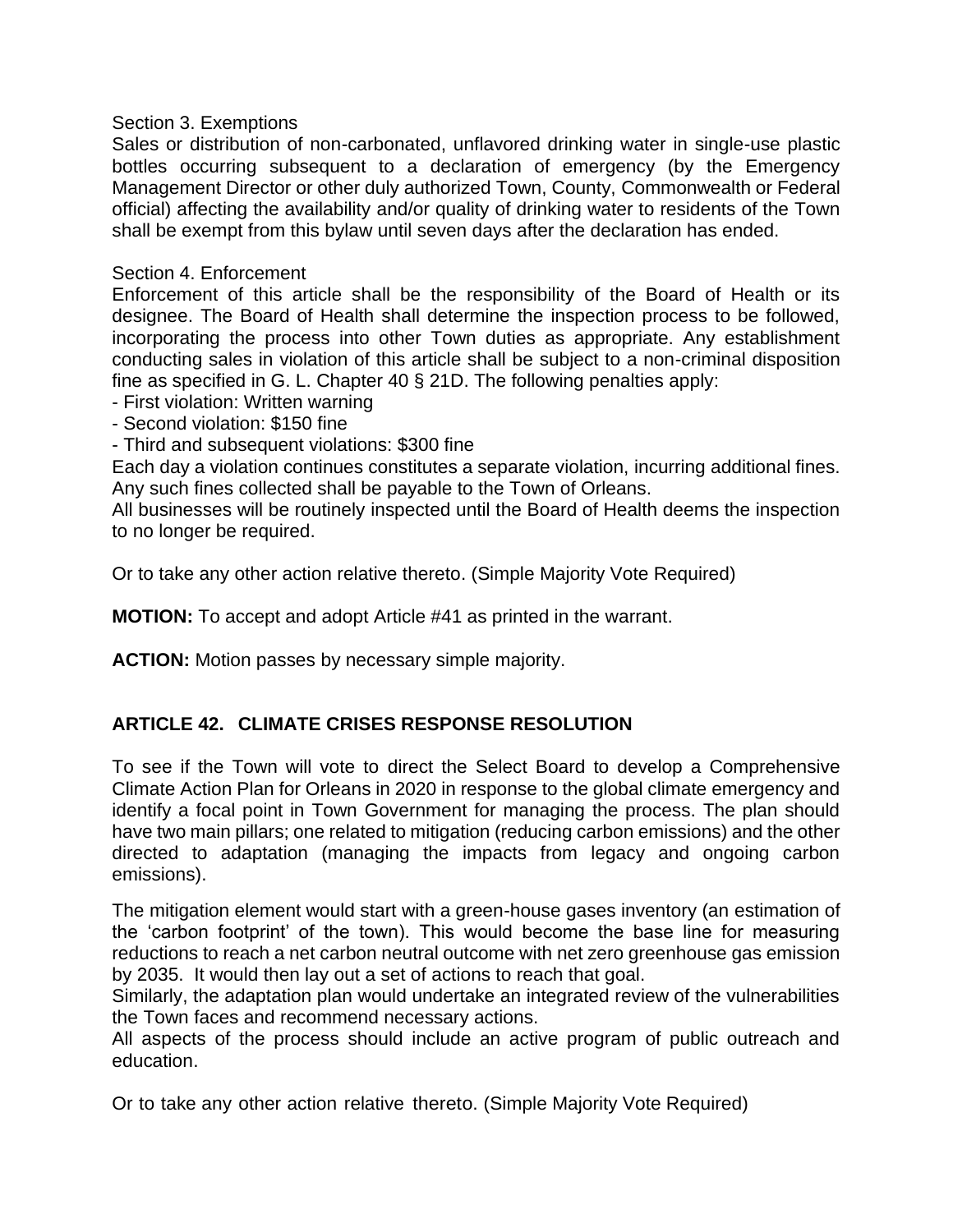**MOTION:** To accept and adopt Article #42 as printed in the warrant but striking out "in 2020".

**ACTION:** Motion passes by necessary simple majority.

# **ARTICLE 43. PERMIT AND DREDGE FRESHWATER LAKES & PONDS**

To see if the Town will vote to take the necessary steps to permit and dredge the freshwater lakes and ponds. Scientific studies have shown that thick accumulations of sediment on the bottom of freshwater lakes and ponds are the dominant source of phosphorous in the water column which is the cause of algae blooms. In addition, the loaded sediment is smothering the springs and seepage on the bottom of these water bodies and is impacting the health of fish and aquatic life. Clearing Orleans' freshwater lakes and ponds of this poor sediment would improve the water quality significantly and restore the natural levels of their marine life.

Or to take any other action relative thereto. (Simple Majority Vote Required)

**MOTION:** To accept and adopt Article #43 as printed in the warrant.

**MOTION:** To call the question

**ACTION:** Yes = 272, No = 18. Motion to call the question passes by necessary 2/3 vote.

**ACTION ON THE MAIN MOTION:** Yes = 126, No = 165. Motion fails to pass by simple majority.

# **ARTICLE 44. AFFIRM SUPPORT FOR DIVERSITY & JUSTICE**

To see if the Town will vote to adopt the following resolution:

WHEREAS, the Town of Orleans acknowledges and deplores the history of systematic racism in the United States; and,

WHEREAS, the Town of Orleans strongly condemns all racist acts of violence; and,

WHEREAS, the Town of Orleans strongly condemns the killing of George Floyd, Breonna Taylor, Ahmaud Arbery, and others, as evidence of the nation's failures to recognize the systematic racism that underlies such violations of human rights and dignity; and,

WHEREAS, on June 5, 2020, a large group of citizens of the Town of Orleans, marched during a non-violent protest to bring an end to the long history of discrimination, violence